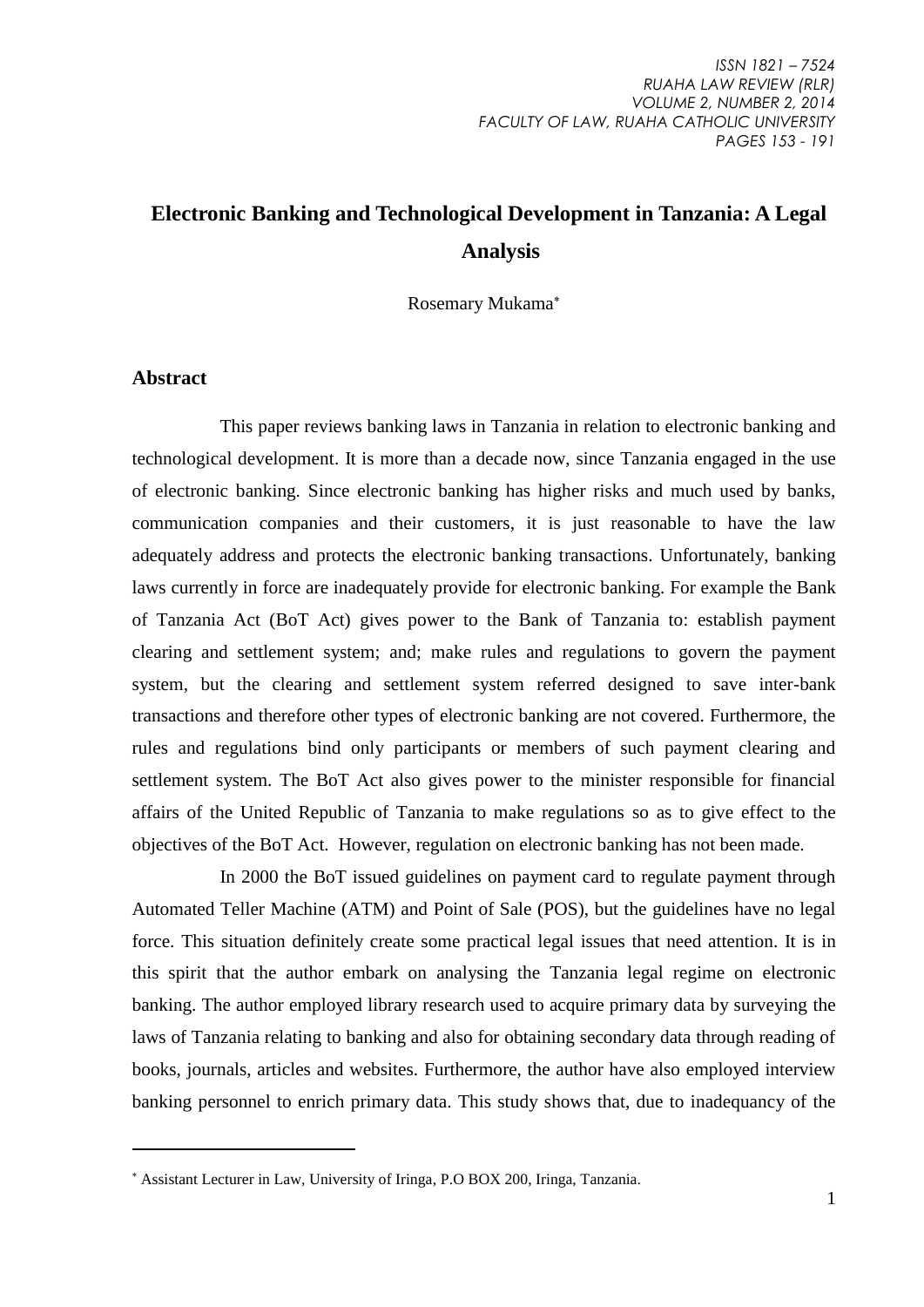law regulating electronic banking, the undertakings emanate some practical issues which calls for an amendment of the Tanzania legal framework or the enactment of specific legislation to not only electronic banking, but also other cyber laws which will facilitate and protect electronic banking and the banking system in general.

#### **Introduction**

<u>.</u>

Electronic banking is an exchange of funds in a paperless form between banks, business entities and customers.<sup>1</sup> It may also be referred to as electronic fund transfer (EFT), e-banking or e-finance.<sup>2</sup> In electronic banking, funds are transferred via electronic means such as telephones, telexes, facsimiles, telegraphic transfer<sup>3</sup> mobile phones and computers.<sup>4</sup> It includes fund transfer through automated teller machines (ATMs), cheque truncation, and point of sale transactions etc.<sup>5</sup> It involves an application of the Information and Communication Technology (ICT) in transferring fund.<sup>6</sup> Generally, electronic banking comprises with four primary channels namely; EFT, electronic data interchange (EDI), electronic benefits transfers (EBTS) and electronic trade confirmation (ETC).<sup>7</sup>

It has been evidenced that electronic banking changes the way of doing business.<sup>8</sup> For example; banking working hours has now changed. The customers can bank twenty four hours a day and seven days a week, a bank customer can deposit or withdrawal cash from his or her account without facing the bank teller and banks. Banks are now sharing customers as

<sup>&</sup>lt;sup>1</sup>A. Mollel and Z. Lukumay, *Electronic Transactions and Law of Evidence in Tanzania*, Peramiho Printing Press, Peramiho 2008<sup>2</sup>, 5.

<sup>&</sup>lt;sup>2</sup>Mollel & Lukumay, *supra*, note 1; M. Hapgood QC, *Paget's Law of Banking*, Lexisnexis, Butterworths 2004<sup>12</sup>, 285.

<sup>3</sup>Telegraphic transfers mainly used in wholesale payment and it is also involves money orders and GIRO which used in retail payments. However, banks utilize intra-bank communication networks using VSAT leased lines and dial up telecommunication systems to transfer inter branch payments electronically. (Bank of Tanzania, "Payment System in the Southern African Development Community – Tanzania Chapter", 9. Available at ["http://www.bot-tz.org"](http://www.bot-tz.org/) accessed 16 December 2014).

<sup>4</sup> B. A. Bakar, *International Finance: An Arena of Level Playing Field,* Thrust Publications, Dar es Salaam 2009, 4.

<sup>5</sup> Basle Committee on Banking Supervision (BCBS), "Risk Management for Electronic Banking and Electronic Money Activities" 1998, 3.

<sup>6</sup> ["http://www.bis.org/publ/bcbs98.htm" \(accessed 30 March 2011\)](http://www.bis.org/publ/bcbs98.htm%5C); Mollel & Lukumay, *supra,* note 1, 3.

<sup>7</sup> T. Glaessner *et al*, "Electronic Security: Risk Mitigation in Financial Transactions – Public Policy Issues" the World Bank Financial Sector Strategy and Policy Department, July 2002, 4. Available at ["http://www1.worldbank.org/finance/"](http://www1.worldbank.org/finance/) (accessed 16 July 2011).

<sup>8</sup> D. Palfreman, *Banking: The Legal Environment,* Pitman, London 1990, 258; A. J. Mambi, *ICT Law Book: A Source Book for Information & Communication Technologies and Cyber Law,* Mkuki na Nyota, Dar es Salaam 2010, 120.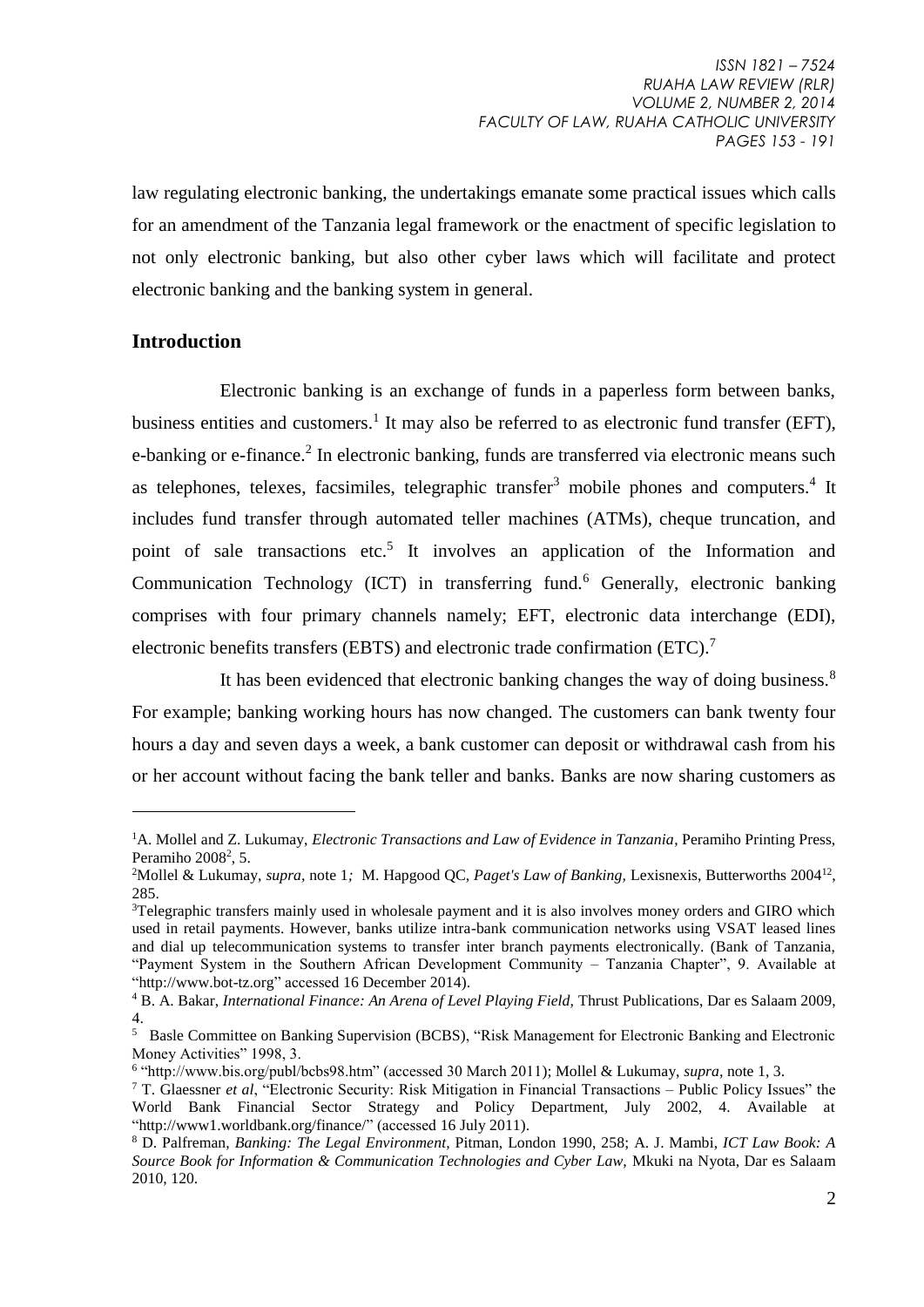for instance a Barclays bank customer with a visa card may transact through National Bank of Commerce (NBC), CRDB Bank PLC or any other bank's ATM. It is also involves more parties in transaction as compared to traditional banking. For example parties to electronic banking includes bank, customer, electronic system provider, electronic clearing house etc.

However, it should be noted that, "electronic banking does not open up to new risk categories rather it modifies existing risks and create new risk management and prevention challenges".<sup>9</sup> Furthermore, banking sector is very crucial input to the monetary intermediation for the economy of any country and due to the fact that, the banking business at large extent done electronically, the law has a role to play as part of functioning infrastructure.<sup>10</sup> Yet, to date there is no adequate law regulating electronic banking in Tanzania as the banking laws currently in force that are applicable to the traditional banking also extend its application to the electronic banking. These laws are; the Bank of Tanzania Act, Act No. 4 of 2006 and the Banking and Financial Institutions Act, Act No. 5 of 2006. The only place where these legislation making reference to electronic banking, is in expression of the powers and functions of the BoT. The law provides;

> "The Bank shall regulate, monitor, and supervise the payment, clearing and settlement system including all products and services thereof; and conduct oversight functions on the payment, clearing and settlement systems in any bank, financial institution or infrastructure service provider or company. The Bank may participate in any such payment, clearing and settlement systems; establish and operate any system for payment, clearing or settlement purposes; and perform the functions assigned by or under any other written law for the regulation of payment, clearing and settlement systems".<sup>11</sup>

It is in the spirit of this provision, that the Bank of Tanzania has from time to time make circulars, guidelines and directives to regulate electronic banking in Tanzania. It has also made rules and regulations for the same objectives and it has even participated as a host of electronic clearance houses. The two pieces of legislation are complemented by other

<sup>9</sup> Central Bank of Netherlands, "Provision and Guidelines for Safe and Sound Electronic Banking", December 2007, 8; Basle Committee on Banking Supervision, "Management and Supervision of Cross-Border E-banking Activities, 2003, 6. Available at ["http://www.bis.org/publ/bcbs98.htm"](http://www.bis.org/publ/bcbs98.htm) (accessed 17 July 2011).

<sup>&</sup>lt;sup>10</sup> G. Heinrich, "Operational Risk, Payments, Payment Systems, and Implementation of Basel II in Latin America: Recent Development", 2006, 1; Heinrich is the Chief Representative, BIS Representative Office for the Americas, Mexico City.

<sup>&</sup>lt;sup>11</sup> The Bank of Tanzania Act, Act No. 4 of 2006, [hereinafter "the BoT Act"], Section 6 (1) and (2).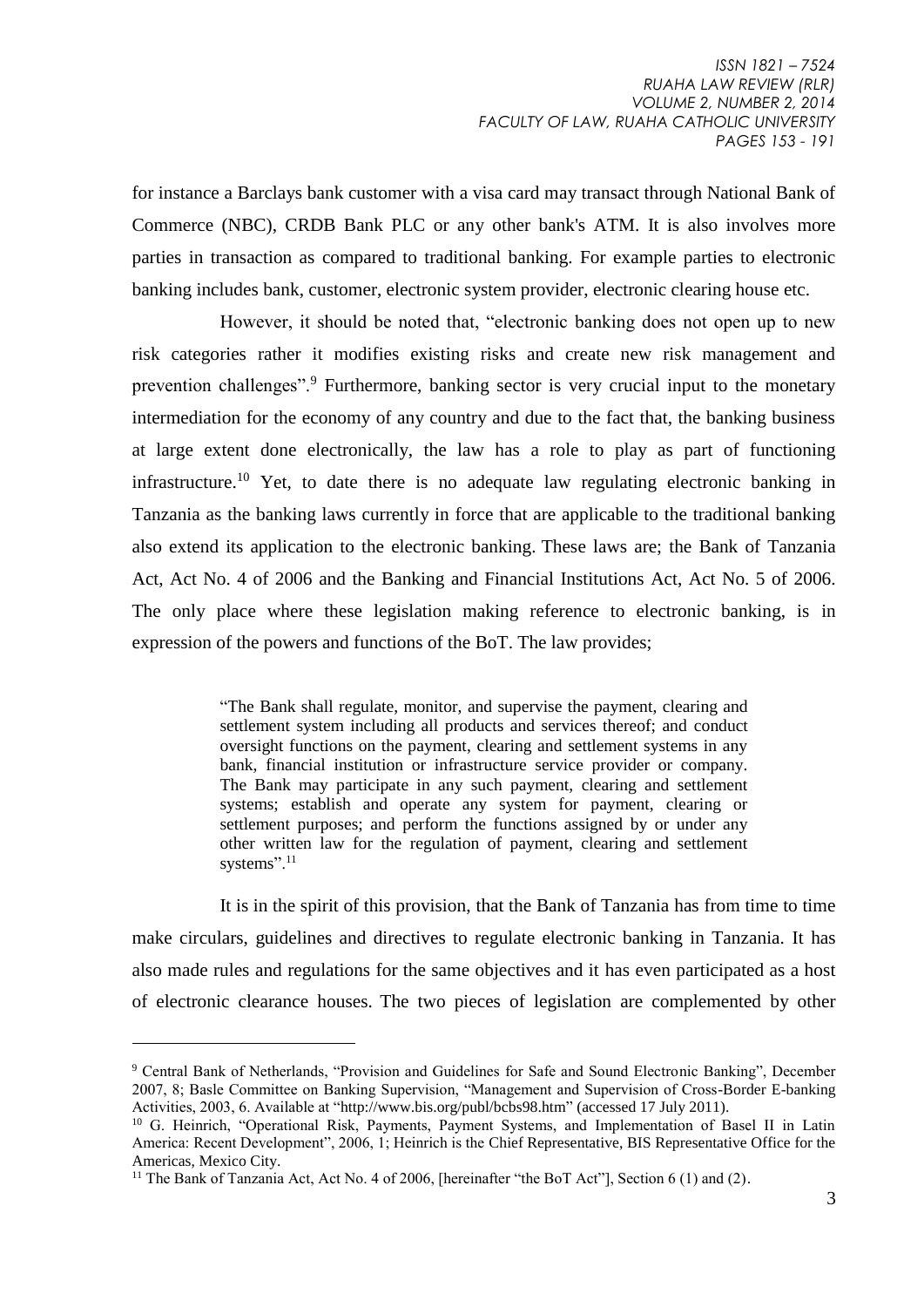pieces of legislation in harmonization of electronic banking transactions. <sup>12</sup> Furthermore, the rules and regulations put in place by the electronic clearing houses and settlement systems bind only participants or members of such clearing and settlement systems;<sup>13</sup> generally, the law is superficially cover the aspect of electronic banking. The outcome of this legislative vacuum is the existence of practical legal issues such as: electronic cheques are not legally recognised unlike other methods of payment such as cash and paper-money; there is vagueness as to legal rights and obligations of parties in electronic banking transactions. This is because, rights and obligations conferred by the guidelines issued by the Bank of Tanzania (BoT) are uncertain with no legal force; there are some problems associated with admissibility of the electronic records and authentication of electronic signatures before the court of law; and; there is a higher possibility of cyber crimes going unpunished. These may include but not limited to; message interception, violation of data protection, financing terrorism, money laundering, interfering with computer system which may cause identity theft such as phishing, spoofing and e-fraud.<sup>14</sup>

In this piece of work therefore, the author embark on making a detailed legal analysis on practical issues of electronic banking which may be an obstacle to the electronic banking transactions in Tanzania; the consequences thereupon and provides the solution of the analysed practical issues while reveals the reason(s) as to why up until now Tanzania do not have adequate law governing electronic banking or any other cyber law for that matter which could adequately address and protect electronic banking transactions. To achieve the aforementioned, this paper covers the aspects of; historical background of the electronic banking, legal framework of electronic banking in Tanzania, practical issues on electronic banking in Tanzania, and finally conclusion and recommendations.

<sup>&</sup>lt;sup>12</sup> These includes; Capital Markets and Securities Act [Cap 75 R.E 2002], The Companies Act, Act No.12 of 2002, The Evidence Act [Cap 6 R.E 2002], The Law of Contract Act [Cap 345 R.E 2002], The Electronic and Postal Communications Act, Act No. 3 of 2010, The Anti-Money Laundering Act, 2006, The Proceeds of Crime Act [Cap 254 R.E 2002] and The Bills of Exchange Act [Cap 215 R.E 2002]; and also Rules and Regulations made by the Bank of Tanzania to regulate inter-banks electronic transactions.

<sup>&</sup>lt;sup>13</sup> Tanzania Inter-bank Settlement System (TISS) Rules and Regulations, 2003, Section 3. "These Rules and Regulations shall apply to all TISS participants for the transactions in the TISS and are binding to the TISS participants by the "Agreement for participating in TISS" signed by the TISS participants." Mbeya Electronic Clearing House (MBECH) Rules and Regulations, 2008, Section 1(4) (iv). "The Clearing Rules and Regulations are binding between the member banks and are designed to facilitate inter-bank cheque clearing." <sup>14</sup> Mambi, *supra,* note 8, 124.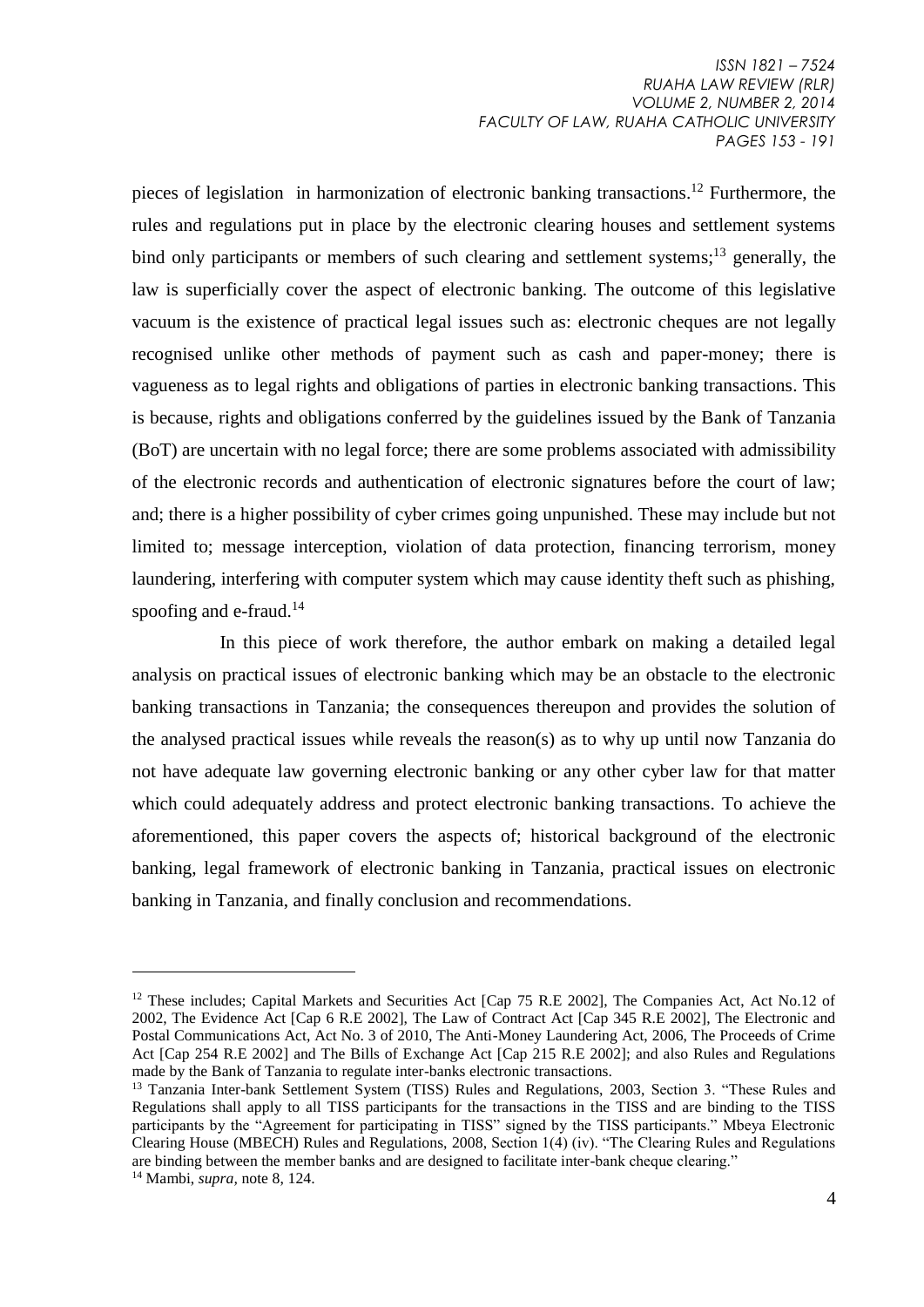#### **1. Historical Background of Electronic Banking**

The use of electronic banking can be traced back to 1950s in Western countries when electronic message transmitters and clearing houses used magnetic ink character for cheques.<sup>15</sup> This was possible because of the discoveries in the ICT.<sup>16</sup> Due to such development of technology in information and communication sector, the way of doing business around the world took another turn as Kofi Atta Annan<sup>17</sup> once said "information and communication technologies (ICTs) have the potential to profoundly change global trade, finance and production. By making businesses more competitive and economies more productive..."<sup>18</sup>

Clearing houses and electronic message transmitters adopted this technology in banking operations includes; Society for Worldwide Interbank Financial Telecommunication (SWIFT), Master Card Company (MCC), Visa Card Company (VCC), Dyna Card Company (DCC) and others. These companies facilitate payments settlement internationally.<sup>19</sup> For example, a customer of CRDB bank who owns a master card, when transact by using a master card at a point-of-sale in London, master card company is responsible for settling such payment from the customer account in CRDB bank.<sup>20</sup> However, this can only be possible if CRDB is a member of Master Card Company.

In Tanzania, electronic banking operations started in the late  $1990s$ <sup>21</sup>. The banking services offered electronically includes; payment through cards i.e. credit cards, debit cards, and pre-paid cards. Other services are home banking, office banking, internet banking, cheque

<sup>&</sup>lt;sup>15"</sup>http://www.scribd.com/doc/18028736/Online-Banking-System" (accessed 30 March 2011).

<sup>&</sup>lt;sup>16</sup>The National Information and Communication Technologies Policy 2003, 1. "Information and Communications Technologies (ICT) advances since the end of the 20th Century have led to multiple convergences of content, computing, telecommunications and broadcasting. They have brought about changes in other areas, particularly in knowledge management and human resources development. Increasing capacity of ICT has further been empowered by the growth of a global network of computer networks known as the Internet. It has impacted the way business is conducted, facilitated learning and knowledge sharing, generated global information flows, empowered citizens and communities in ways that have redefined governance, and have created significant wealth and economic growth resulting in a global information society."

<sup>&</sup>lt;sup>17</sup> Former Secretary-General of the United Nations served from 1 January 1997 to 31 December 2006.

<sup>18</sup> As quoted by Mollel & Lukumay, *supra*, note 1, 1.

<sup>&</sup>lt;sup>19</sup> ["http://www.bis.org/publ/bcbs98.htm"](http://www.bis.org/publ/bcbs98.htm) (accessed 31 March 2011).

<sup>&</sup>lt;sup>20</sup>Commission of such transaction is shared between Master Card Company and CRDB as according to John Almasy, a branch manager of the CRDB Iringa branch in a seminar at Ruaha University College on 15 March 2011.

 $21$ ["http://www.bot-tz.org"](http://www.bot-tz.org/) [\(accessed 2 April 2011\)](http://www.centralbank.go.ke.publicnotices/valuecapping.aspx%5C).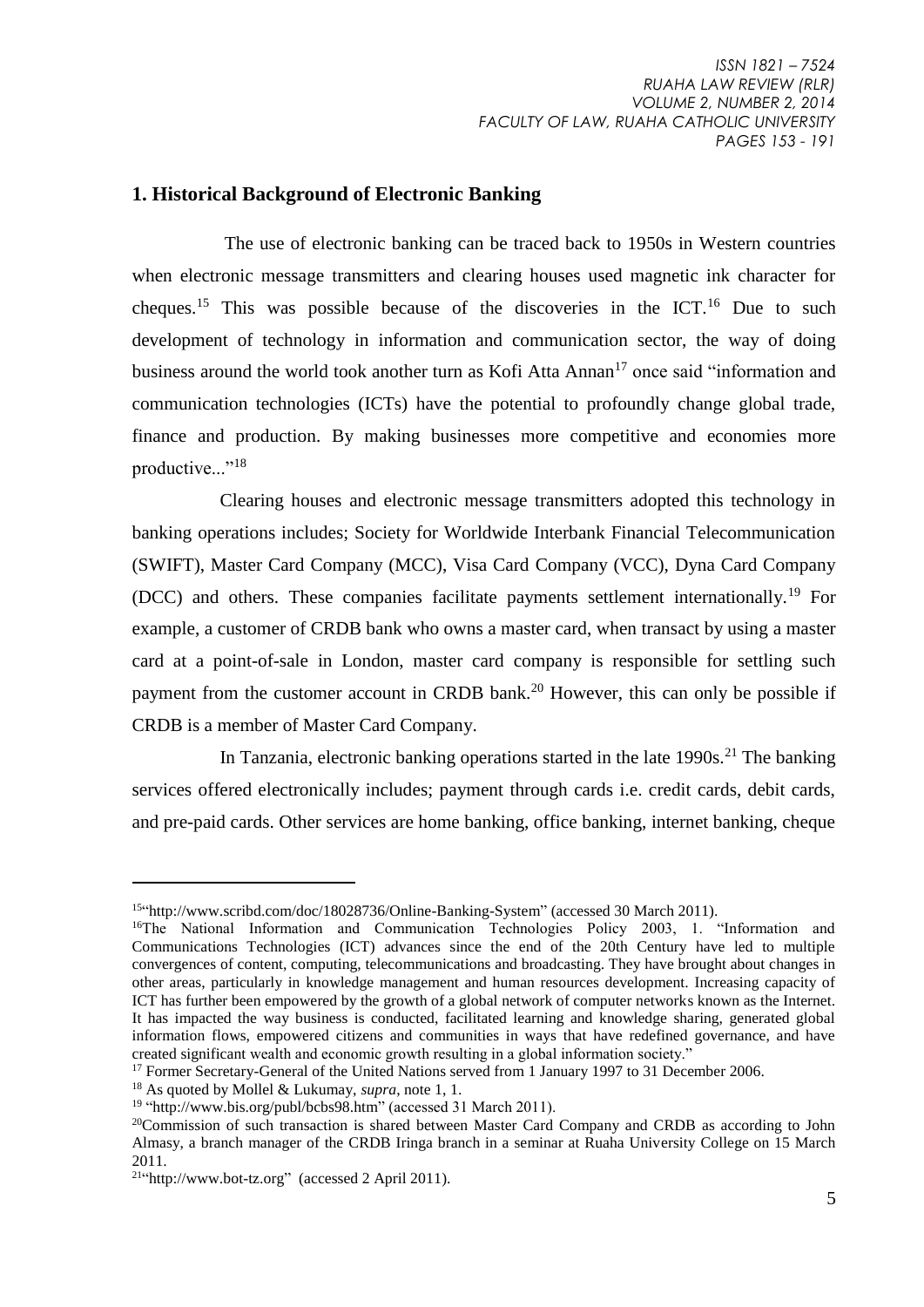truncation and the use of ATMs.<sup>22</sup> Additionally, electronic banking facilitates inter-bank monetary transfer within and outside the country.<sup>23</sup> In 1999, Tanzania Bankers' Clearing House issued paper instrument standards specifying requirements for computer printout of cheques and transactions done at point of sale.<sup>24</sup>

In 2000, BoT issued Guidelines on Introduction and Operation of Auditable Card Based Electronic Money Schemes in Tanzania for the purpose of addressing the key strategy and operational issues essential for any institution that dealing with e-money products.<sup>25</sup> The Bank of Tanzania Electronic Clearing House (BOTECH) became operational in 2002. BOTECH facilitates normal inter-bank electronic debit clearing and it has connectivity with clearing houses in major cities in Tanzania namely; Dar es Salaam, Arusha, Mwanza, Mbeya and Zanzibar.<sup>26</sup> Membership is limited to licensed commercial banks only and their main role is to facilitate the clearance of paper-based inter-bank instruments, principally cheques.<sup>27</sup>

Currently, interbank clearing is processed electronically at the Dar es Salaam Electronic Clearing House (DECH) which accounts for 80% in volume of the country's interbank clearing while the remaining  $20\%$  is processed manually.<sup>28</sup> In 2003, the National Information and Communications Technologies Policy was adopted which carries the vision and mission towards facilitation of the application of the ICT in improving the living standards of Tanzanians as it states;

> "The National ICT Policy is aligned to the following vision statement: Tanzania to become a hub of ICT Infrastructure and ICT solutions that enhance sustainable socio-economic development and accelerated poverty reduction both nationally and globally. The overall mission of this Policy is: To enhance nation-wide economic growth and social progress by encouraging beneficial ICT activities in all sectors through providing a conducive framework for investments in capacity building and in promoting

<sup>&</sup>lt;sup>22</sup> ["http://www.bot-tz.org"](http://www.bot-tz.org/) (accessed 4 April 2011).

<sup>&</sup>lt;sup>23</sup>Bank of Tanzania, "Payment System in the Southern African Development Community – Tanzania Chapter" available at ["http://www.bot-tz.org"](http://www.bot-tz.org/) (accessed on 20/05/2011); Guidelines on Introduction and Operation of Auditable Card Based Electronic Money Schemes in Tanzania 2000, Section One. [hereafter "the Guidelines"]. <sup>24</sup>Tanzania Bankers' Clearing House, "Paper Instrument Standards: Directorate of National Payment System", 4.

Available at ["http://www.bot-tz.org"](http://www.bot-tz.org/) (accessed 24 May 2011).<br><sup>25 ch</sup>ttp://www.bot-tz.org" (accessed 24 May 2011). Thus, the guidelines save as a safeguard measure to consumer interests and having standardization for future system integration.

 $26$ <sup>c</sup>http://www.bot-tz.org" (accessed 25 May 2011).

 $27$ ["http://www.bot-tz.org"](http://www.bot-tz.org/) (accessed 25 May 2011).

 $28$  ["http://www.bot-tz.org"](http://www.bot-tz.org/) (accessed 20 December 2014).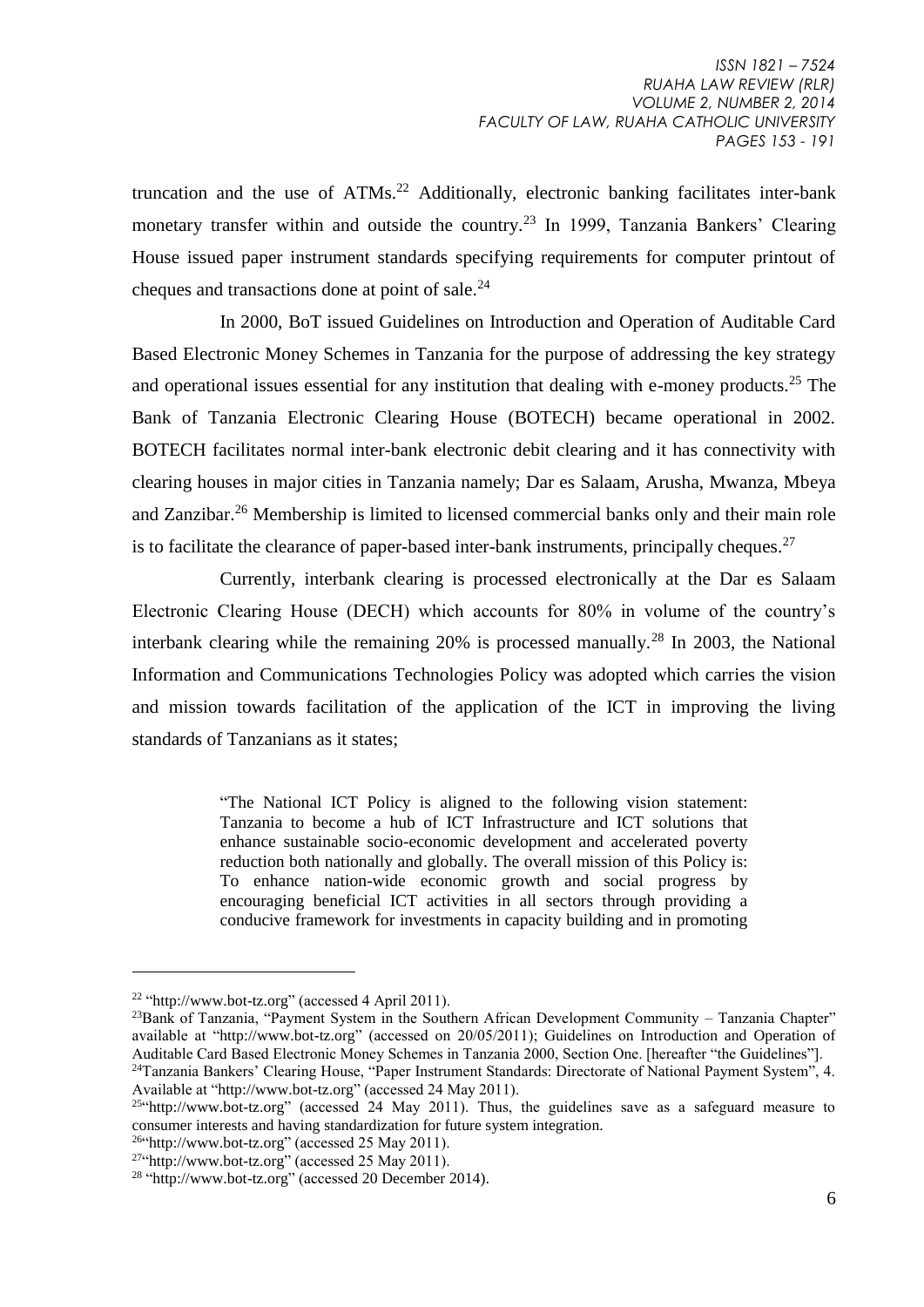multi-layered co-operation and knowledge sharing locally as well as globally."

The banking sector makes heavy use of ICT to provide improved customer service with some banks using Very Small Aperture Terminals (VSATs) or public leased lines to interconnect their branches and cash dispensing  $ATMs<sup>29</sup>$  In the same year (2003) Tanzania Interbank Settlement System (TISS) was implemented and in 2004 became operational.<sup>30</sup> TISS is an online system which facilitates Real Time and Gross Settlement (RTGS) of payment instructions between banks in Tanzania.<sup>31</sup> In order for banks in Tanzania to engage in offering electronic services to their customers or engage in interbank electronic clearing, they should be both TISS and SWIFT members.<sup>32</sup> Tanzania has 29 total number of commercial banks out of which 20 banks are members of TISS and SWIFT.<sup>33</sup>

Thus, Tanzania has five electronic houses in total whereby the Bank of Tanzania is a host of all five clearing houses.<sup>34</sup> Therefore, Tanzania intensively uses electronic banking as it carried out by banks and communication entities such as Vodacom with MPESA, Zantel with ZPESA, Airtel with AIRTELMONEY, and Tigo with TIGOPESA. It is recognised as one of the payment methods by the Bank of Tanzania  $(BoT)^{35}$  and Tanzania Communications Regulatory Authority (TCRA).<sup>36</sup> In any type of business, the law assures protection of parties involved in business. As already discussed, electronic banking facilitates banking business in

<sup>&</sup>lt;sup>29</sup>The National Information and Communications Technologies Policy 2003, 5. Available at ["http://www.tanzania.go.tz/pdf/ictpolicy.pdf"](http://www.tanzania.go.tz/pdf/ictpolicy.pdf) (accessed 20 September 2011).

<sup>&</sup>lt;sup>30</sup> ["http://www.bot-tz.org"](http://www.bot-tz.org/) (accessed 4 April 2011).

<sup>&</sup>lt;sup>31</sup> TISS functionalities include online real time account management and interbank high value or time critical funds transfers. The system has two separate options; gross settlement and liquidity optimization settlement facility (LOSF) as provided in TISS brochure available at ["http://www.bot-tz.org"](http://www.bot-tz.org/) (accessed 20 December 2014).

 $32$ TISS Rules and Regulations, 2003, Section 5(1) [hereafter "TISS Rules and Regulations"]. TISS operates by using three main components i.e. SWIFT network, the participant (member) webstation and the TISS central system.

 $3\overline{3}$ Also known as Tanzania SWIFT user group. These includes CRDB, NMB, NBC, TPB, Barclays, Citi bank, Standard chartered etc. (["http://www.bot-tz.org"](http://www.bot-tz.org/) accessed 25 May 2011).

<sup>&</sup>lt;sup>34</sup>These includes BOTECH, DECH, TBCH, MBECH and TISS which is overall. (["http://www.bot-tz.org"](http://www.bot-tz.org/) accessed 25 May 2011). The clearing houses hold two clearing sessions daily one for TZS instruments and another for USD cheques. Exchange of cheques takes place from 10:00am – 4:30pm on each working day. Money clearing is done once a day for TZS 9:30am – 10:00am and for USD 11:30am.

<sup>35</sup> The BoT Act Section 6; ["http://www.bot-tz.org"](http://www.bot-tz.org/) (accessed 20 December 2014).

<sup>36</sup>TCRA is responsible in communication network in electronic banking e.g. mobile banking payments are regulated by both BoT and TCRA. The former in aspect of observing financial transactions and the latter in monitoring the mobile phone operations. The two authorities have signed a memorandum of understanding to regulate mobile money transfer services. ("The Citizen" 23 February 2011).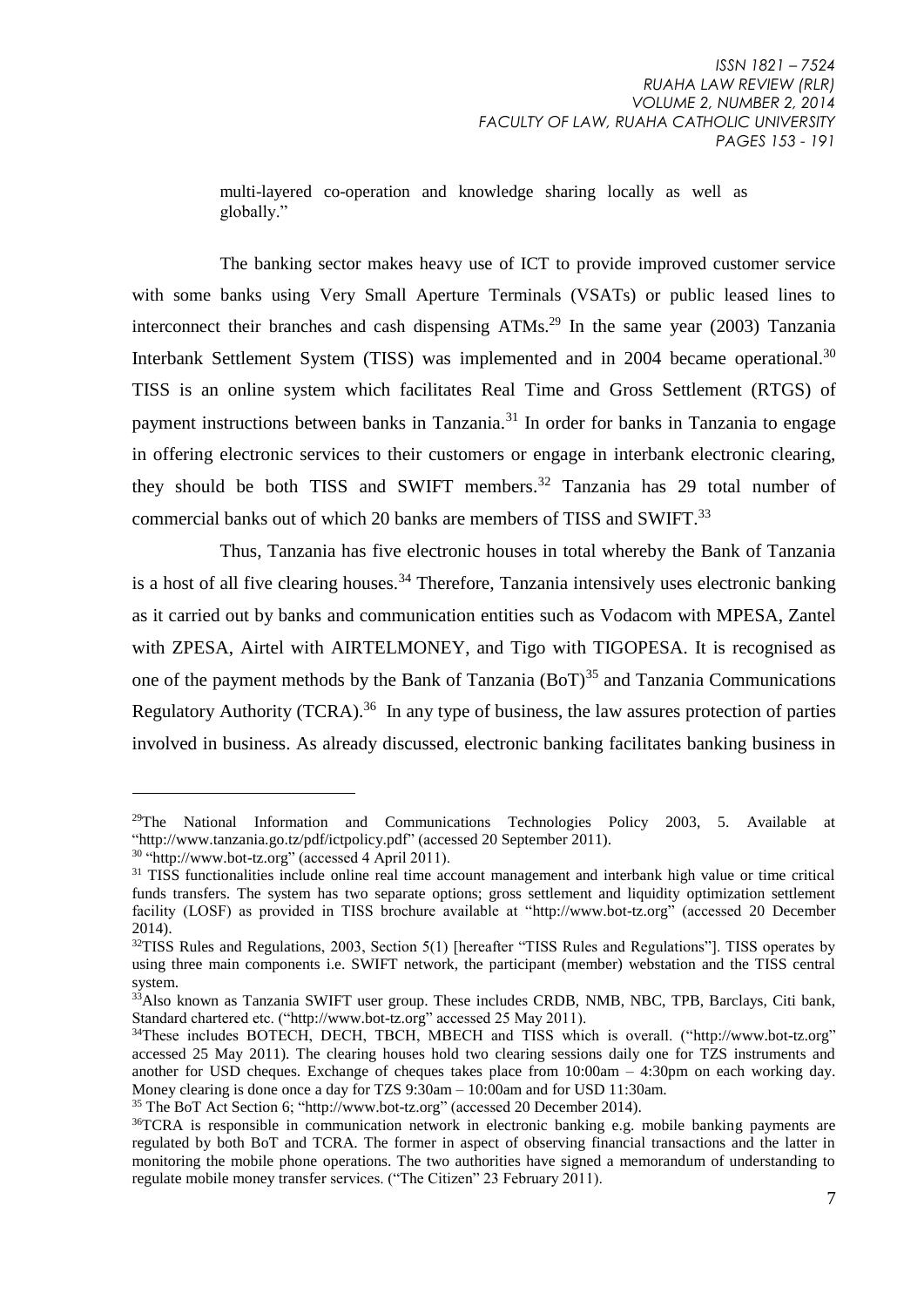particular and e-commerce in general. Given the importance of banking and the risky circumstances it is involved in, the law should adequately regulate electronic banking to protect banking business which may be affected with electronic banking if it is not so adequately regulated.

### **2. Legal Framework of Electronic Banking in Tanzania**

1

The legal framework does not only refer to the law but also to proper legal institutions and competent legal personnel capable to determine matters brought before them. The legal framework to accommodate electronic banking in Tanzania comprises; the Bank of Tanzania Act, 2006 and the Banking and Financial Institutions Act, 2006. The Acts continue to recognise TISS and MBECH Rules and Regulations made under the Bank of Tanzania Act, 1995. The Rules and Regulations set to govern transactions in inter-bank settlement system and at clearing houses. The Rules and Regulations<sup>37</sup> provide for inter-bank electronic transactions between banks within and outside Tanzania as TISS members are also required to be SWIFT members; other laws of the land are also applicable in electronic banking transactions e.g. evidence law, contract law, criminal laws etc; The High Court (T) Commercial Division established under Rule 5A of the High Court Registries (1984) Rules as amended by GN. 141 of 1999 which was later repealed and replaced by GN. 96 of 2005 adjudicates Commercial cases. 38

The central objective for establishing the Commercial Division was to put in place a specialized court which would gratify the business community by determining Commercial disputes proficiently and effectively.<sup>39</sup> The Commercial Court can determine civil cases of

<sup>&</sup>lt;sup>37</sup> These includes; Bank of Tanzania Electronic Clearing House Rules and Regulations, 2002; Dar es Salaam Electronic Clearing House Rules and Regulations, 2007; Mbeya Electronic Clearing House Rules and Regulations, 2008; Tanzania Bankers' Electronic Clearing House Rules and Regulation, 2002; Tanzania Interbank Settlement System Rules and Regulations, 2003.

<sup>38</sup> The High Court of Tanzania Commercial Division is one of the three Divisions of the High Court of Tanzania. It started its operation on 15 September, 1999 following a decade of legal reform process. It is now eleven (12) years old. Electronic banking cases may also fall under the jurisdiction of this court.

 $39$  The Judiciary of Tanzania, the High Court (T) Commercial Division Report 2010. The establishment of the commercial division therefore aimed at strengthening the private sector by encouraging both local and foreign investors.<sup>39</sup> The Commercial court serve as an insurance tool that can effectively, efficiently and speedily resolve commercial disputes that were to emerge in the stir of expanded business and commercial activities.<sup>39</sup> Generally, the call for the Commercial Court was a result of the developments in the management of the economy where privatization became an order of the day.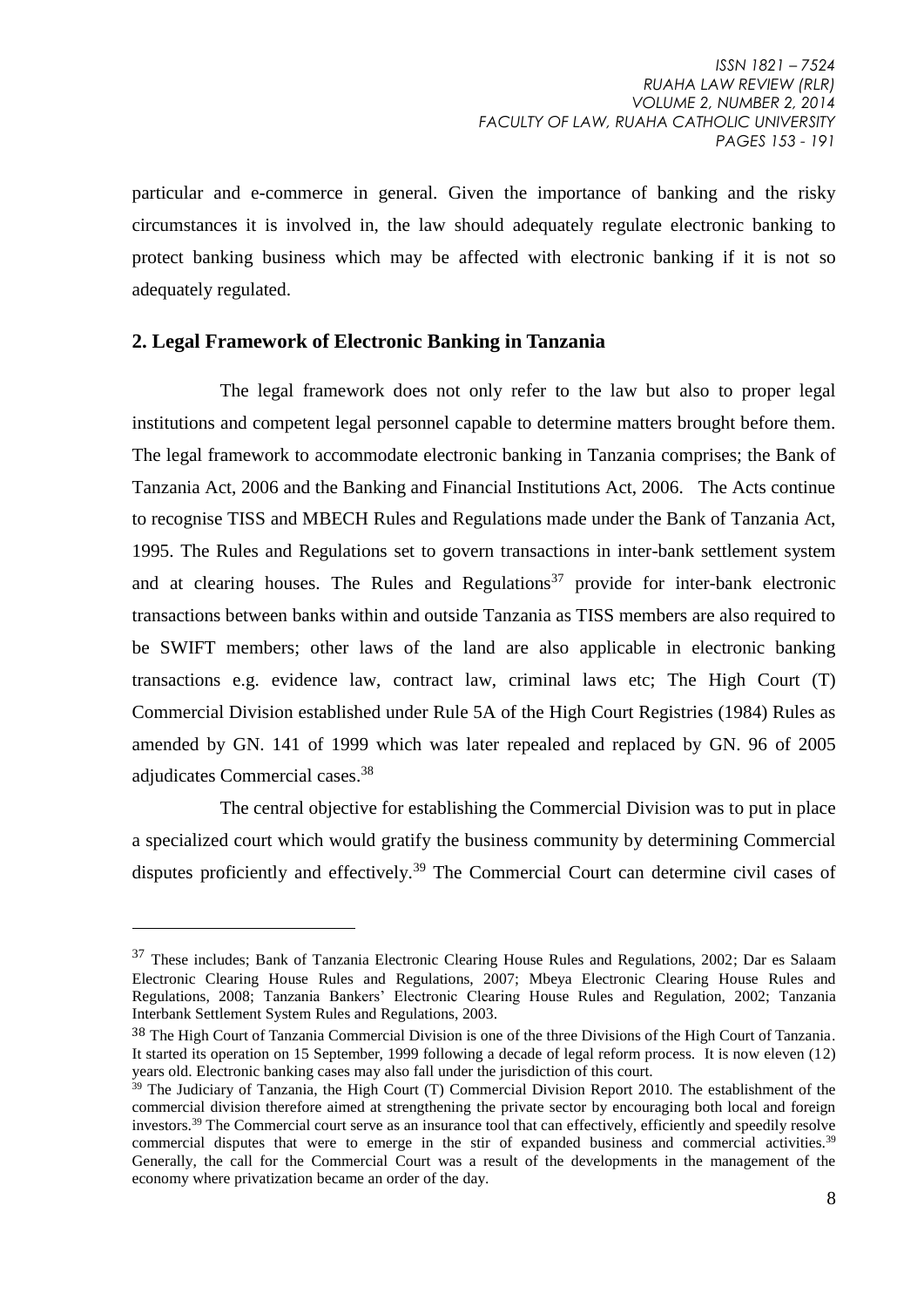commercial nature under its both original and appellate jurisdiction.<sup>40</sup> In a number of decided cases judges endeavour to cover a wide interpretation of the document to include electronic document such as; In *Trust Bank's Case,* the Court extended the definition of banker's book to include computer printouts (this case was decided before the amendment of the Evidence Act, it has been argued that this case encouraged the amendment of the Evidence Act in 2007). In the case of *Tanzania Bena Co. Ltd v. Bentash Holdings Ltd<sup>41</sup>* the Court acknowledged communication conducted via email to be tendered as evidence. In the case *National Bank of Commerce v. Milo Construction Co. Ltd and Two Others<sup>42</sup>* the Court admitted in evidence statements stored in computer program. However, the interpretation of the judiciary alone cannot to be said to be sufficient in facilitating electronic banking transactions. A comprehensive piece of legislation is still needed to fully support and protect electronic banking undertakings.

It is undisputed fact that, the current legal framework has tried to accommodate electronic banking in Tanzania, and so far been marked as a landmark process towards effective legal framework which fits in the current technological circumstances in Tanzania. It should be noted therefore, that the current legal framework manages to partially accommodate electronic banking transactions but it can only be likened to 'a one drop of water in the ocean'. There is still a lot to be done so as the legal framework in Tanzania can fully and effectively accommodate electronic banking as well as electronic transactions in general.<sup>43</sup>

<sup>&</sup>lt;sup>40</sup> The High Court Registries Amendment Rules 2005, Rule 5A (2) which states: "The Commercial Division of the High Court shall have both original and appellate jurisdiction over cases of Commercial significance." The Commercial Division did not have appellate jurisdiction from its inception as provided under Rule 2 of the High Court Registries Amendment Rules 1994. It was not until 2005 when the court was clothed with appellate jurisdiction, which allows it to hear appeals from subordinate courts i.e. the Resident Magistrates' Court and District Magistrates' courts.

<sup>41</sup> *Tanzania Bena Co. Ltd v. Bentash Holdings Ltd,* Commercial Case No. 71 0f 2002 (unreported).

<sup>42</sup> *National Bank of Commerce v. Milo Construction Co. Ltd and Two Others*, Commercial Case No. 293 of 2002 (Unreported).

<sup>43</sup>J. Ubena, Why Tanzania Needs Electronic Communication Legislation? Law Keeping up with Technology, 2 *Law Reformer Journal* 1, (2009), 17. "Information Communication Technology (ICT) in the name of electronic communication as an industry in *stricto sensu,* is unregulated in Tanzania. The country has therefore been running the risk of being a cyber criminals' haven. It is true for instance that, when one decides to spread computer viruses maliciously, he cannot be prosecuted in Tanzania, the reason being that we do not have a legislation in place to govern or address that problem. This is no longer a problem in some countries such as the United Kingdom which have already adopted the Convention on Cyber Crimes and have enacted the Computer Misuse Act, 1990. Other countries in the whole of European Union, member states have electronic communication legislation."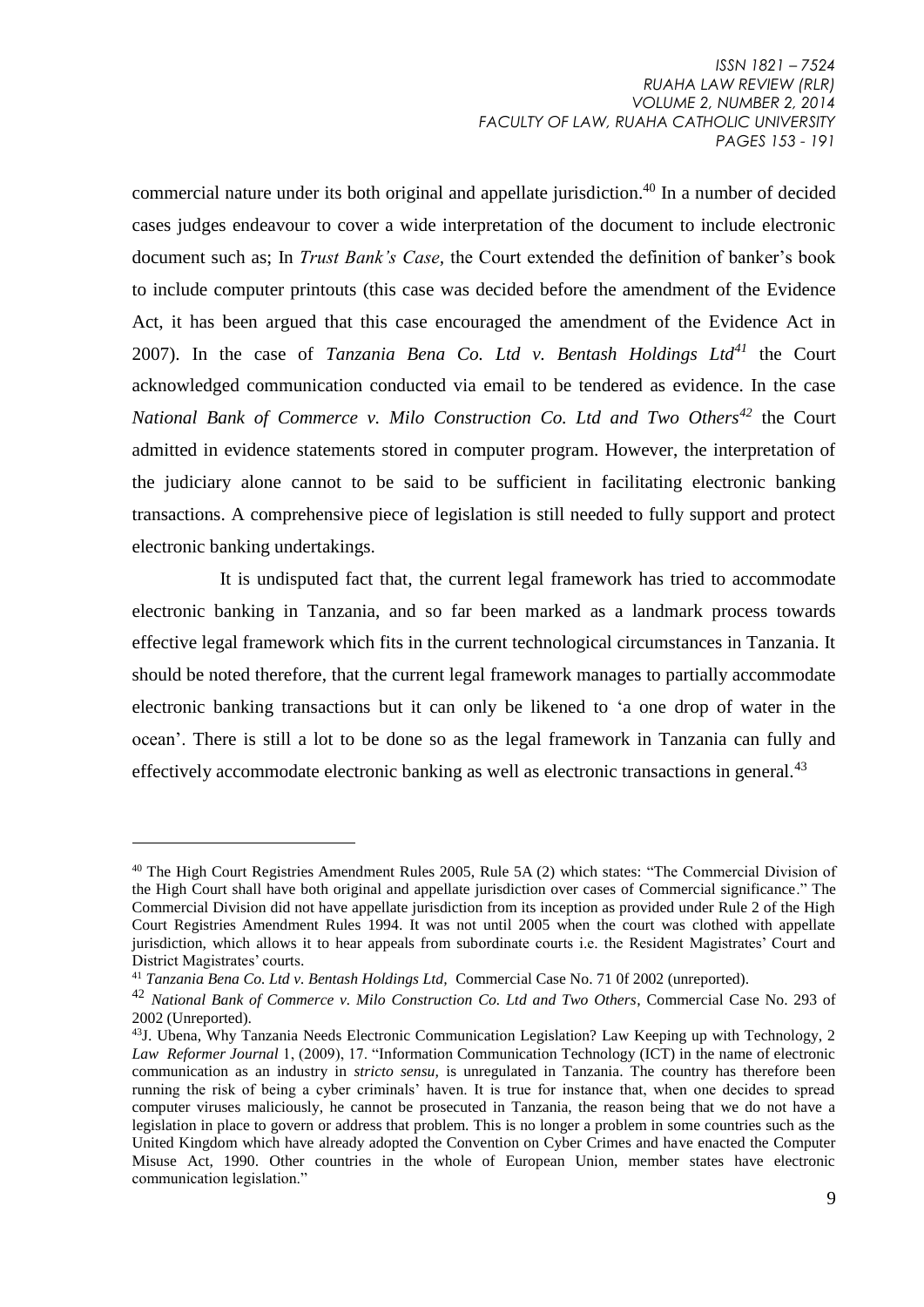#### **3. Practical Legal Issues on Electronic Banking in Tanzania**

This part explores practical legal issues posed to electronic banking given that for there is no specific law catering for the same and the existing banking laws are superficially cover aspects of electronic banking. Emphasis is drawn on the following insurmountable legal issues; legality of electronic cheques, legality of electronic banking agreements, legal rights and obligations of parties in electronic banking transactions, admissibility of electronic records and authentication of electronic signatures and prosecution of cyber crimes. The exploration of these issues are presented as hereunder;

#### **3.1 Non-Legal Recognition of the Electronic Cheques**

 Methods of payment currently used in Tanzania, are cash, paper-money and electronc money. The third method comprised with it electronic cheques. The first two method are fully recognized by Tanzanian banking laws. For example; payment by cash is provided by the BoT Act and it is required that payment by cash be made in the legal tender.<sup>44</sup> The legal tender described is bank notes and coins at their face value.<sup>45</sup> In case of bank notes, a shilling, or any multiple of a shilling, suffices for payment of any amount.<sup>46</sup> In the case of coins having a face value of fifty cents or below, payment of any amount not exceeding five hundred shillings is effected.<sup>47</sup> Paper-money can be paid through a bill of exchange and promissory note. A bill of exchange defined as; "[A]n unconditional order in writing, made by drawer instructing drawee to pay to the holder of an instrument against drawer's account."<sup>48</sup>

A cheque is a bill of exchange which is used in payment as paper-money.<sup>49</sup> The definition of bill of exchange seems to exclude electronic cheques as one of the payment instrument. In common law principles, the requirement of a bill of exchange to be in writing and be signed, excludes data message or electronic materials. An instrument which does not comply with the conditions stipulated in Section 3 (1) is not a bill of exchange.<sup>50</sup> However, an electronic cheque is carried out as a payment instrument. The side effect of electronic

<sup>44</sup> The BoT Act, Section 28.

 $45$  The BoT Act, Section 28 (1) (a) and (b).

 $46$  The BoT Act, Section 28 (1) (b) (i).

 $47$  The BoT Act, Section 28 (1) (b) (ii).

<sup>48</sup> The Bills of Exchange Act [Cap 215 R.E 2002], Section 3 (1). [hereafter "the BEA"].

<sup>&</sup>lt;sup>49</sup> The BEA, Section 73 (1). "A cheque is a bill of exchange drawn on a banker payable on demand."

 $50$  The BEA, Section 3 (2).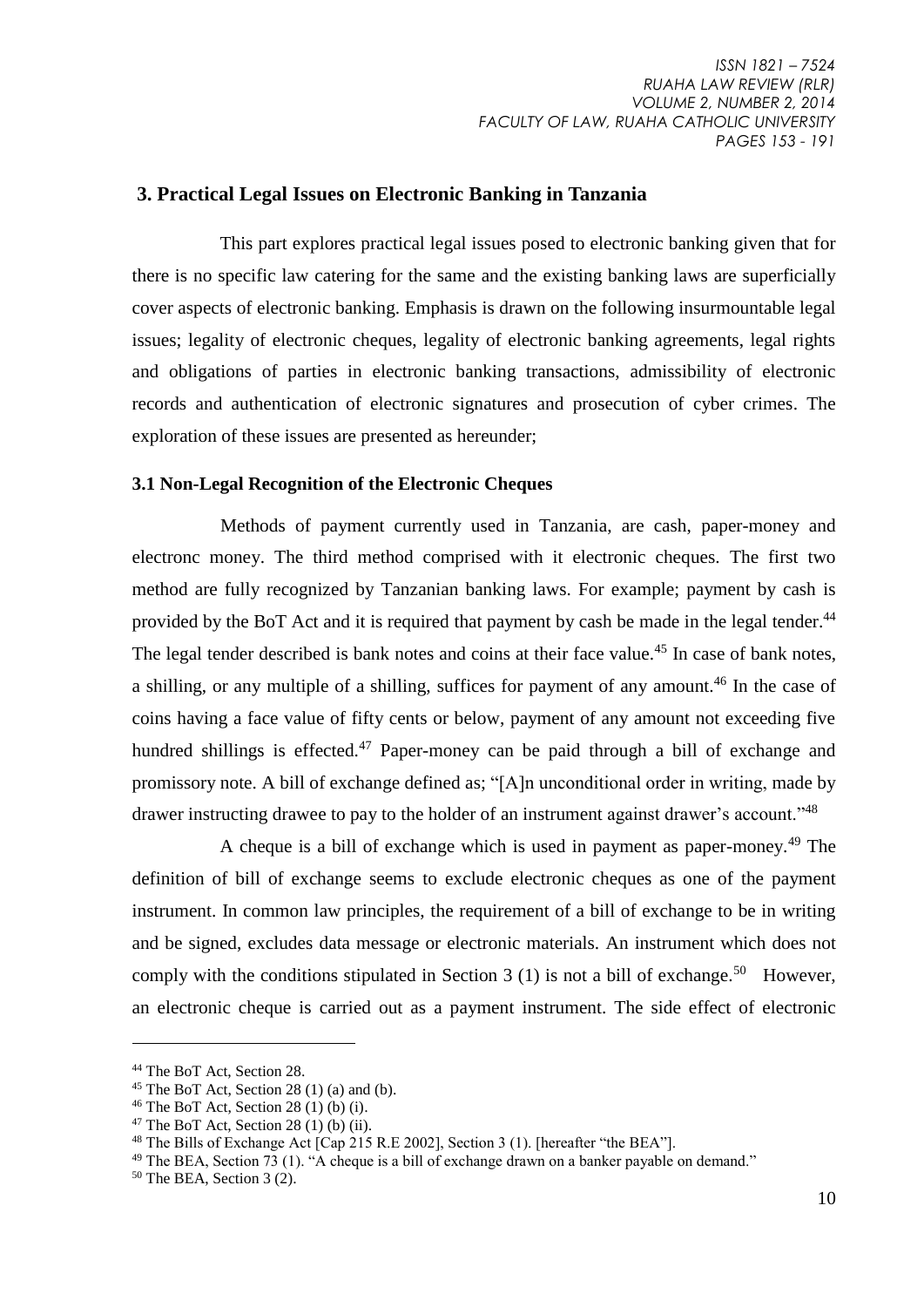cheque not having legal recognition is that there is uncertainty as to when it can be said that payment is effected when such payment is intended to be carried out through electronic cheques. In other jurisdictions such as United States of America, United Kingdom, and majority of European Union member states, electronic cheque is legally recognized as one of the instruments of initiating payment through  $EFT$ .<sup>51</sup>

#### **3.2 Problems Associated with Legality of Electronic Banking Contracts**

A contract is established when an offer has been accepted and consideration has been formed. As a consequence thereafter, both offeror and offeree are bound with such an agreement and the agreement becomes enforceable by the law.<sup>52</sup> Normally, in traditional banking, a contract between a bank and an individual created when an individual makes an offer to the bank to open an account and the bank accepts such offer. The consideration is the deposits paid in by the customer. Accordingly, the customer becomes a creditor and the bank becomes a debtor obligated to repay the creditor at creditor's convenience.<sup>53</sup> An electronic banking contract refers to a contract done via electronic means between a bank and a customer for banking purposes. The most common way of concluding an electronic contract is by exchanging email through websites.<sup>54</sup> It should be noted that, electronic banking contracts are not for trivial matters, rather they are for serious contracts as they involve money transfer. It could involve credit facilities whereby a person can apply for a loan online and other procedures to process will follow later after the said contract has been concluded. The important issue is as to whether electronic banking contracts are enforceable. That is the

<sup>51</sup> N. N. N. Nditi, *Banking Lecture Material*, (unpublished), 55. "in England it became necessary to amend the law in 1996 to allow cheque truncation. A new section was inserted into the Bills of Exchange Act, 1882. The amendment was effected through an order named Deregulation (Bills of Exchange) Order 1996. The law as amended by insertion of Section 74B into the BEA, 1882, now permits the presentation of the cheque by means of electronic or similar message, which set out the fundamental features of the cheque namely; serial number, the sorting code of the drawee bank, the number of the account on which the cheque is drawn and its amount."; See also, Ubena, *supra,* note 43, 17.

<sup>&</sup>lt;sup>52</sup> The Law of Contract Act [Cap 345 R.E 2002], Section 2, [hereafter "the LCA"].

<sup>53</sup> The BoT Act and the BFIA, Section 3; *Joachimson v. Swiss Bank Corporation* [1921] 3 K.B 110; N.N.N. Nditi, Banking Law Lecture Material" (unpublished), 90.

<sup>54</sup> Mollel & Lukmay, *supra,* note 1, 29. "…the two most common ways of entering into contract on the world wide web are by exchanging e-mail or by what is known as web-click whereby a shopper visits the website of an e-merchant and selects the item(s) or orders the service that he or she is after. There are certain preliminary considerations that apply to both types of contracts. Such considerations include whether a valid contract can be concluded wholly electronically at all and, if it can, how such a contract can be authenticated and attested to by a legally valid signature if necessary and what the legally acceptable proof of the contract is?"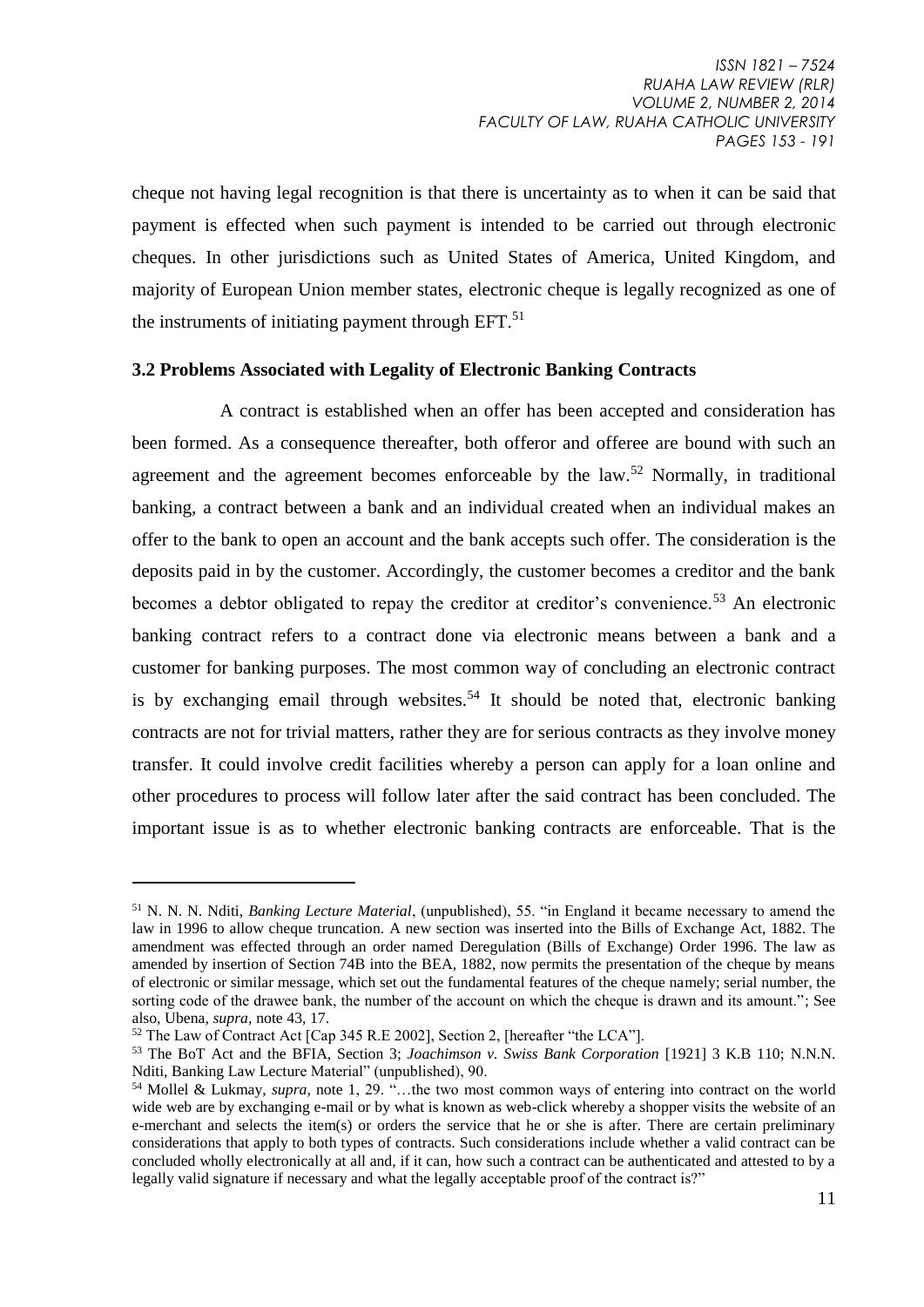whole concept of legality because in order for a contract to be enforceable it must be legal, contrary to that, such contract cannot not be enforceable and thus is void *ab initio<sup>55</sup>*

The Law of Contract  $\text{Act}^{56}$  do not provide for this type of contract. One may wonder why electronic contract are exceptional. These contracts are just simple contracts and are not different from the ones concluded manually. The only difference is that they are concluded electronically. Given the position of the law, an electronic contract cannot be similar to traditional contract.<sup>57</sup> One simple example is that electronic contracts do not adhere to the rules of communication, acceptance and revocation of proposals as laid down by the Act. The communication of a proposal is complete when it comes to the knowledge of a person to whom it is made.<sup>58</sup> The communication of an acceptance is complete as against the proposer, when it is put in a course of transmission to him, so as to be out of the power of the acceptor,<sup>59</sup> as against the acceptor, when it comes to the knowledge of the proposer.<sup>60</sup> The communication of a revocation is complete as against the person who makes it, when it is put into a course of transmission to a person to whom it is made, so as to be out of the power of a person who makes it,  $61$  as against the person to whom it is made, when it comes to his knowledge. $62$ 

The fact that, electronic material gets to a receiver at the very same moment after being sent, there is no room for revocation. In other words when a proposal has been accepted a promise cannot be revoked. Since the law of contract do not provide for electronic contracts, that makes electronic banking agreements invalid simply because they do not meet legal requirements of the law. According to the cited provisions, the law affords parties reasonable time in formulation of a contract, different between the offeror and the acceptor in

<sup>55</sup> The LCA , Section 2, "an agreement not enforceable by law is said to be void".

<sup>56</sup> [Cap R.E 2002].

 $57$  C. Riefa & J. Hornle, " The Changing Face of Electronic Consumer Contracts in the Twenty-First Century: Fit for Purpose?" in L. Edwards & C. Waelde, (Eds), *Law and the Internet*, Oxford and Portland, Oregon 2009<sup>3</sup>, 93; Mambi, *Supra,* note 8, 22. "Normally under English Law or Common Law the formation of a contract requires four main elements namely offer, acceptance, consideration and intention to create legal relations. These elements might be affected by the development and use of e-commerce. Common Law countries like Tanzania have historically relied heavily on the transfer of written, signed and authenticated documents. Some statutory rules require that some contracts be made or evidenced in particular way namely by deed, under seal and writing. They also have to be signed manually before a witness and be evidenced with original documents.

<sup>&</sup>lt;sup>58</sup> The LCA, Section 4 (1).

 $59$  The LCA, Section 4 (2) (a).

 $60$  The LCA, Section 4 (2) (b).

 $61$  The LCA, Section 4 (3) (a).

 $62$  The LCA, Section 4 (3) (b).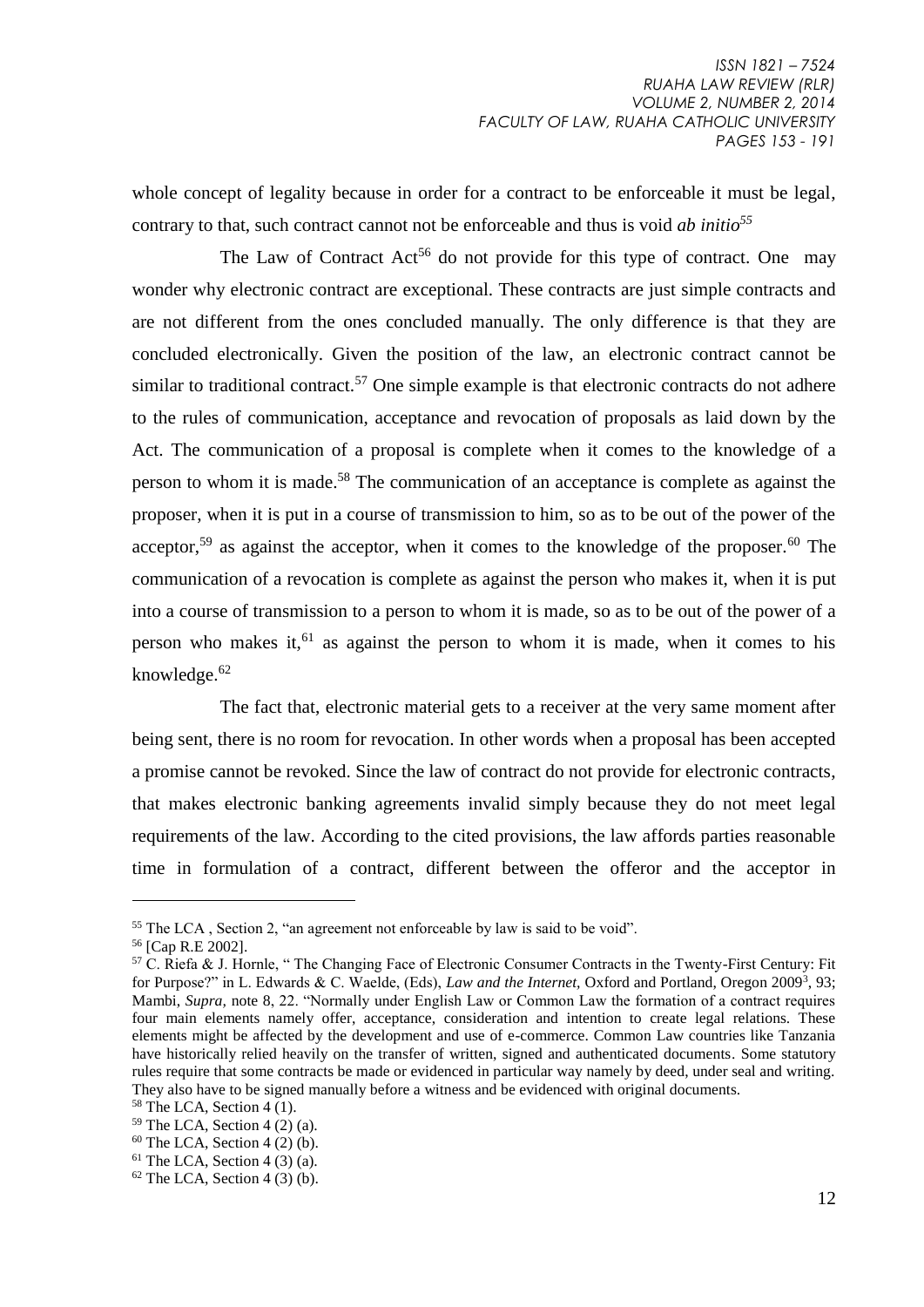communication, acceptance and revocation of the proposal. The *rationale* of this is to give parties enough time to decide on and submit themselves to a legal relation created as against one another<sup>63</sup> unfortunately electronic contract as the law stands, do not afford the parties such an opportunity.

The argument put forward under this aspect is that, Tanzanian law of contract is inadequately providing for electronic contracts because it is impossible for electronic contracts to meet the requirement of the law currently in force from its formation stage. $64$ Meaning, it does not afford parties opportunity to reconsider their intention of formulating a contract before final conclusion of such contract. Additionally, it is based on traditional way of forming a contract such as by writing, orally or by conduct and under seal.<sup>65</sup> The fact that. common law tradition regard writing as tangible document that excludes electronic contract simply because the latter is in intangible form.<sup>66</sup>

Thus, electronic banking agreements need to comply with law in order to be valid and enforceable. This can only be possible if the law in force affords such an opportunity. Although UNCITRAL Model Law provides that, a contract shall not be denied validity or enforceability on the sole ground that it is in a form of electronic communication.<sup>67</sup> but an agreement which is contrary to the law, is *prima facie* not valid and thus cannot be enforceable. It is not enough only considering technological developments and forget about

<sup>&</sup>lt;sup>63</sup> Mambi, *supra*, note 8, 23. "It is cardinal principle of contract laws under common law that the revocation of an offer or acceptance is said to be effective only if it is communicated. In this way, the communication of revocation is complete at different times for the person who makes it, and also for the person to whom it is made. In other words, for the person who makes the revocation, the communication of revocation is complete when it is put into course of transmission to the to whom it is made. And for the person to whom revocation is made, the communication of revocation is complete when it comes to his knowledge"

<sup>64</sup> Mambi, *supra*, note 8, 29. "the other criterion for validity of an online contract is the ability to reject. Assent now- terms later contracts were not enforceable because they eliminate the user's necessary ability to reject the agreement"

<sup>&</sup>lt;sup>65</sup> Mambi, *supra*, note 8, 26. "there are considerable number of traditional staruroty rules in countries that apply common law principles like Tanzania about particular types of contracts requiring them to be made or evidenced in particular way. These requirements which are contrary to electronic contracts can be categorized as follows: the contract must be under seal. This is a legal requirement for a valid contract; the contract must be in writing and the contract must be evidenced in writing and signed before a witness. The definition of writing and signature under the current laws does not involve data message. In addition to that it is impossible for both parties entering into contract to use other parties to witness their transactions under cyberspace. "

<sup>66</sup> Mollel & Lukumay, *supra,* note 1, 30. "under pre-internet era traditional law, such contract would not normally satisfy the requirement of writing because that would require visible representation in tangible form whereas computer data is strictly speaking intangible."

<sup>67</sup> United Nations Convention on the Use of Electronic Communications in International Contracts, 2005, Article 8 (1).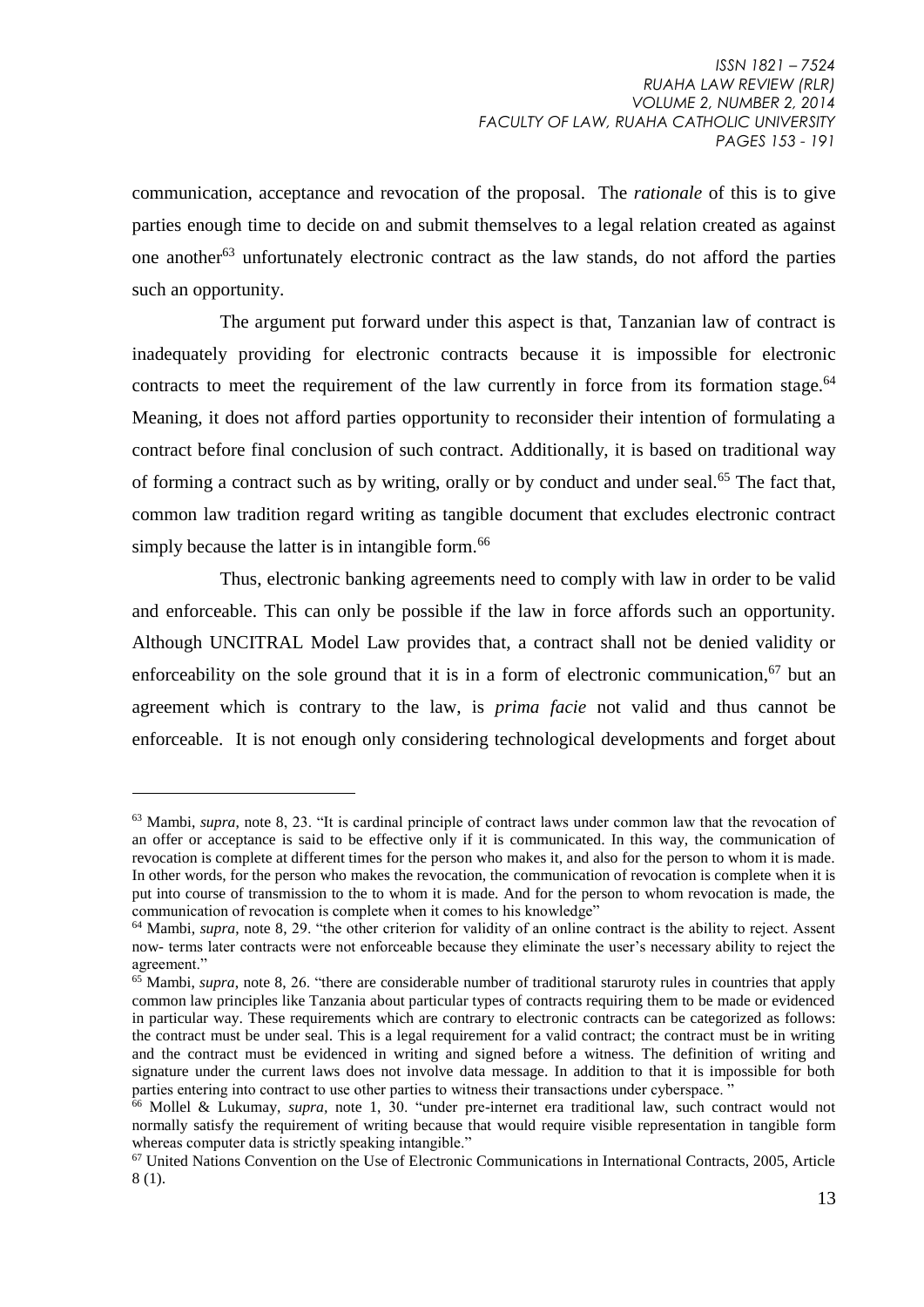the law which can go hand to hand with such development.<sup>68</sup> The fact that Tanzanian contract law inadequately provide for electronic contract, it creates legal challenge to the electronic banking because the side effect of this is that, banks cannot conclude electronic contract even if does, the said contract is void. Accordingly, one cannot be more wrong to assert that, generally, Tanzania contract law neither facilitate nor protecting electronic banking.

As one of the payment system, electronic banking should be facilitated and gain strength from the law for its very purpose of conducting banking business. And due to its nature, it is wise to strengthen the same because this will even help on acquiring new customers without the customers having physical contact with the bank of his or her choice. It is important to note that banks are very crucial in economic activities of any country.<sup>69</sup> Thus by having strong legal framework in place providing for electronic banking contracts, will act as an incentive to the pontential customers and banks. On a more positive note banks would have a wide involvement in other types of banking business electronically as well rather than concentrating in EFT only.

## **3.3 Uncertainty in Legal Rights and Obligations of the Parties in Electronic Banking Transactions**

In traditional banking, parties to a contract, are the banker and the customer. In electronic banking, normally a contractual relationship involves more parties than usual. For example a single electronic fund transfer at point of sale (EFTPOS) transaction involves five contractual relationships. These are; between a bank customer and a seller, between a bank and a customer, between a seller and a seller's acquirer, between a seller's acquirer and a bank, and between a seller's acquirer and a seller's bank.<sup>70</sup> All of these contractual relationships make electronic banking more complex and thus requires harmonization. In traditional banking, parties to a banking contract were debtor and creditor.<sup>71</sup> Rights of one

<sup>68</sup>J. Ubena, Why Tanzania Needs Electronic Communication Legislation? Law Keeping up with Technology, 2 *Law Reformer Journal* 1, (2009), 22. "The pace of ICT development turns legislation obsolete. The law ought not only to be flexible but also be proactive to see to it that it neither leaves people unprotected against new technologies nor hamper the development of technologies themselves."

<sup>&</sup>lt;sup>69</sup> MBECH Rules and Regulations, Section 22 (1) "A payment system covers the complete process from initiating a payment transaction, processing of the transaction through to settlement finality. The NPS.

<sup>70</sup>Chartered Institute of Bankers, *Law Relating to Banking Services: Bankers Workbook Series,* Sheffield Hallam University, London 1994, 150.

<sup>71</sup> *Foley v. Hill* (1818) 2 H.L 28.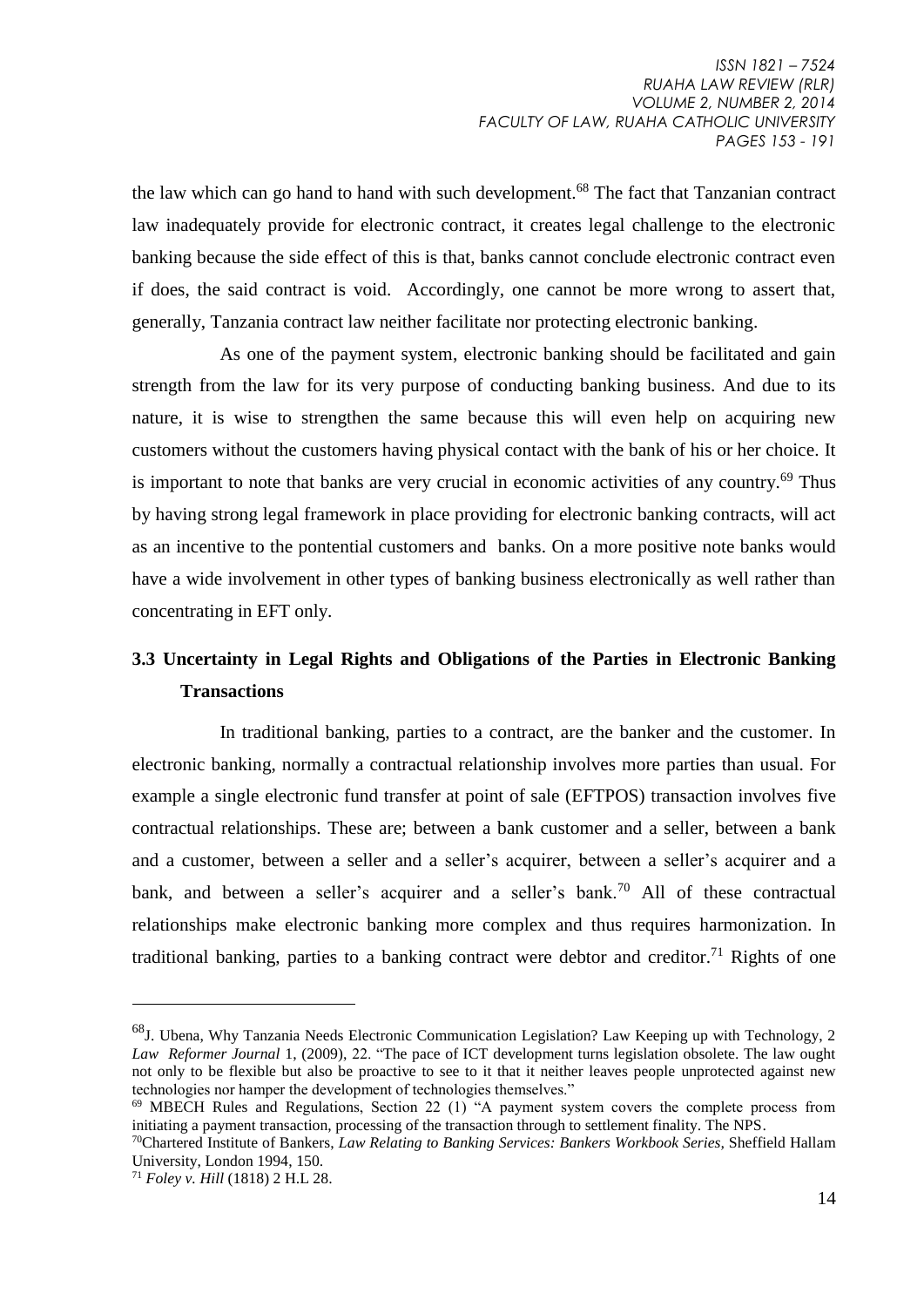party are the obligations of another party and *vice versa*. The following are some of the rights and obligations of parties in traditional banking contract; a bank has an obligation to repay a customer on demand according to the customer's instructions.<sup>72</sup> the customer has a right to withdraw cash at his or her convenience. Both a bank and a customer have a duty to disclose forgeries.<sup>73</sup> If the customer knows about the forgery and choose not to disclose and the bank pay against such forgery, the bank will be released from the liability and *vice versa*. 74

The same position was given in the case of *Tai Hing Cotton Mill Ltd v. Liu Chong Hing Bank Ltd and Others* [1985] 2 All E.R 947, when the court observed that, in the absence of an express agreement to a contrary, a duty of care owed by a customer to his bank in the operation of his account, is limited to a duty to refrain from drawing a cheque in such a manner as to facilitate fraud or forgery. Also a customer has an obligation to inform the bank of any unauthorized cheque purportedly drawn on the account as soon as he, the customer, becomes aware of it. And in the case of *Silayo v. CRDB (1996) Ltd* [2002] 1 EA 288, the court stated that, the bank has the duty to detect fraud when a bogus cheque is presented for payment. Customer has a duty when drawing and handling cheque to exercise duty of care and diligence,  $^{75}$  the bank has a right not to be deceived by the customer.

The bank has the duty of secrecy over customer's account;<sup>76</sup> the customer has the right to privacy of his or her account. In the case of *Tournier v. National Provincial and* 

<sup>72</sup> The common Section 3 of both The BoT Act, and The Banking and Financial Institutions Act, Act No. 5 of 2006 [hereinafter "the BFIA"]; Nditi, *supra*, note 31, 89; *Joachmson v. Swiss Bank Corporation* [1921] ALL E.R 92.

<sup>73</sup> *Greenwood v. Martins Bank Ltd* [1932] All E.R 318.

<sup>74</sup> *Greenwood v. Martins Bank Ltd* [1932] All ER 318. "the plaintiff, who kept his account with the defendant bank, entrusted his wife the custody of the cheque book and pass book. In October 1929, when he asked her for a cheque to draw pounds 20 she confessed to him that she had drawn out all the money in the account saying that it was needed to help her sister in legal proceedings. Out of consideration for his wife the plaintiff refrained from advising the bank of the forgeries for eight months. However, in June 1930, when she told him that she wanted a further pounds 60 for the legal proceedings, he made an inquiries and, discovering that there was no such litigation, he told her he was going to inform the bank, whereupon she shot herself. The plaintiff brought an action against the bank for pound 4106s., the amount paid against forged signatures. The plaintiff was stopped from denying the authenticity of his wife's signatures as his because the plaintiff was under duty to inform the bank about his wife withdrawals as soon as he was aware of them so as to put on guard…had the plaintiff informed the bank as required, the bank would have been held liable for paying against forged authorizations" as quoted in N. N. N. Nditi, *Banking Law Materials,* (unpublished), 84.

<sup>75</sup> *London Joint Stock Bank v. McMillan & Arthur* [1918] A.C 777.

<sup>&</sup>lt;sup>76</sup> The BFIA, Section 48. "Every bank or financial institution shall observe, except as otherwise required by law, the practices and usages customary among bankers, and in particular, shall not divulge any information relating to its customers or their affairs except in circumstances in which, in accordance with the law or practices and usages customary among bankers, it is necessary or appropriate for the bank or financial institution to divulge such information."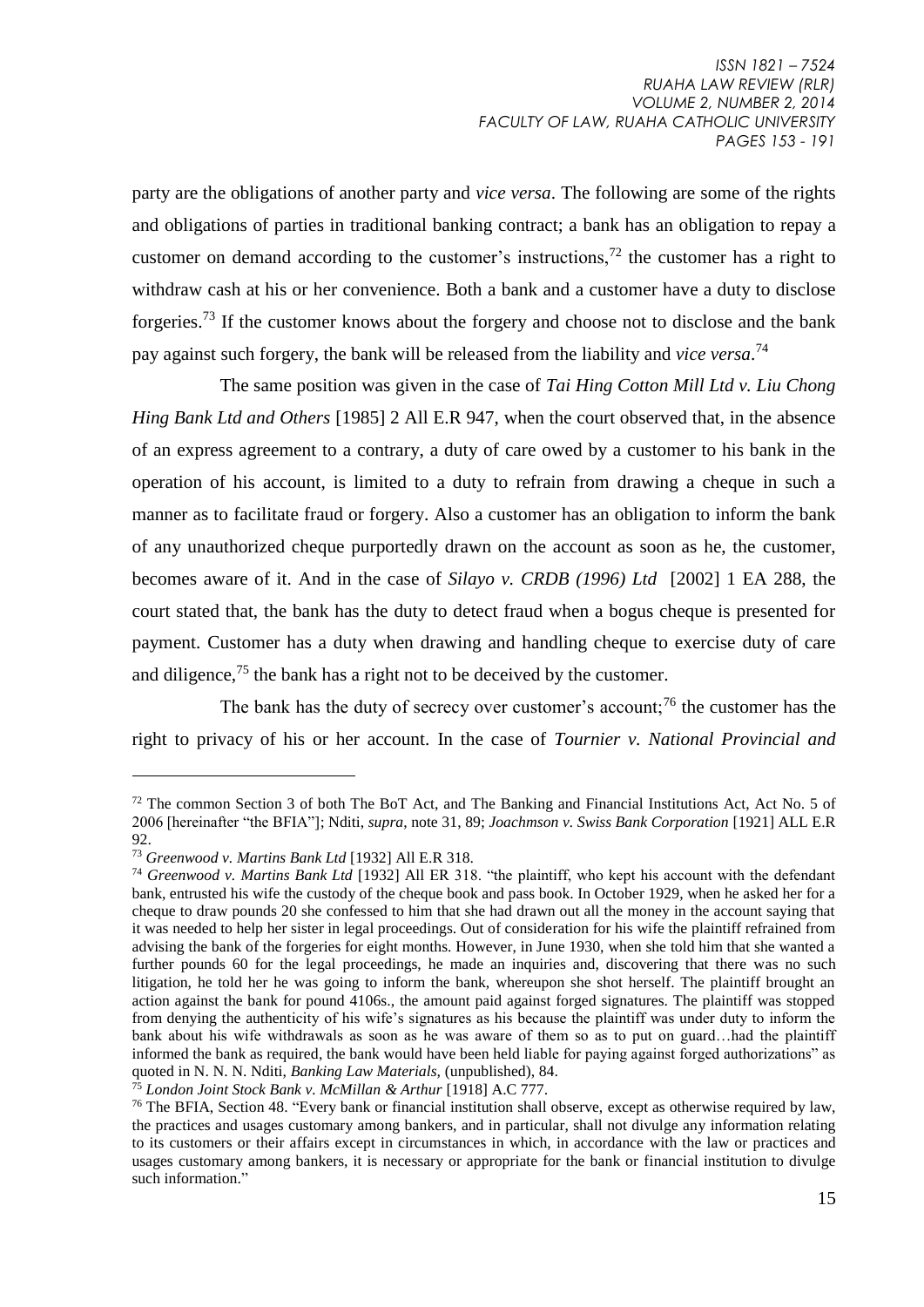*Union Bank of England Ltd*, the bank was worried about an overdraft of its customer. As a result it disclosed to the customer's employer that his account was overdrawn and that the customer was thought to be gambling. The court held that, the disclosure of information by the bank to the customer's employer was breach of the bank's contractual duty of secrecy owed to the customer.<sup>77</sup>

In electronic banking, there are high possibilities of fraud and forgeries. In cheque truncation for example, there is no physical contact between a bank and a customer, a computer hacker may forge the cheque and send to a paying bank. Under this situation, it is over and out of the bank's and customer's hand, so who is to take the responsibility? Is it a bank, customer or a network provider? Again in electronic banking more than one contractual relationship is involved. This makes difficult to ascertain the rights and duties of each party. For example, when an ATM fails to dispense cash to the customer due to a power cut, who is to blame, is it the bank or power provider? Does the right of the customer to receive cash in his or her demand and the duty of the bank to repay the customer on demand still stand? Due to the fact that, there is no specific electronic banking laws or banking laws currently in force to address electronic banking, answering these questions is difficult because the legal rights and obligations are not well established.

Although guidelines for payment cards emphasize that, parties to electronic payment cards must enter into legal binding agreement so as to guide the electronic transactions via ATM, POS, automated call distributor (ACD) and bank computer terminals, yet the legal rights and obligations of each party are uncertain. The agreement often referred to as service level agreement  $(SLA)$ .<sup>78</sup> The rights and obligations of each party must be well defined, disclosed and enforceable.<sup>79</sup> According to these guidelines, a bank and a customer must conclude a legal agreement in the use of an ATM card or payment card that will be used only in approved POS and ATMs or ACDs and bank terminals. The agreement must be

<sup>77</sup> *Tourneir v. National Provincial and Union Bank of England Ltd* [1923] All E.R 550. See also *Intercom Services Ltd and Others v. Standard Chartered Bank Ltd* [2002] 2 EA 391.

<sup>&</sup>lt;sup>78</sup> The Guidelines on Introduction and Operations of Auditable Card Based Electronic Money Schemes in Tanzania, 2000*,* [hereinafter "the Guidelines"], Guidelines 10 (2) (xi) and 11 (5) (ii). "legally binding, enforceable and transparent service level agreements (SLAs) shall be in place and agreed between all relevant participants to a scheme. Such SLAs will reflect the levels that are commonly accepted on an international basis."

<sup>&</sup>lt;sup>79</sup> The Guidelines, Guideline 10 (2) (xi) and 11 (5) (ii).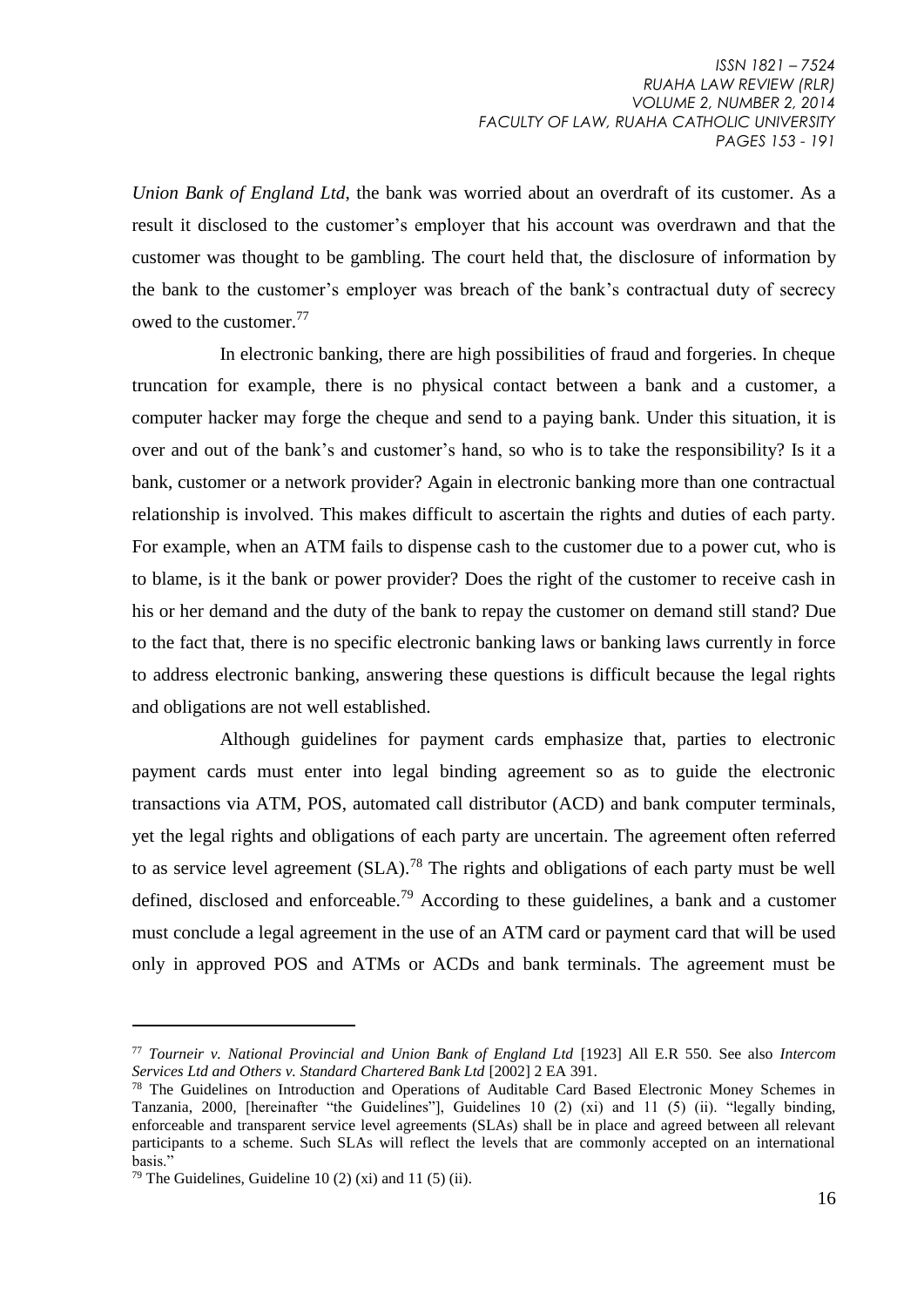guided by the law currently in force. This means, the law of contract will apply in this type of agreement for electronic banking.

Thus, in case of any breach, parties will sue on the Law of Contract  $Act^{80}$ provided that their agreement was concluded accordingly. This probably answers the questions posed earlier that, which law can parties can apply in suing one another. But then, how can anyone sue another if he or she is not sure about the legal rights and obligations he or she has against such a person.

According to the Guidelines on Introduction and Operations of Auditable Card Based Electronic Money Schemes in Tanzania, 2000 which is basically for payment cards, parties themselves has to determine their rights and obligations<sup>81</sup> this can only mean the rights and obligations will vary from one parties to the other save only to those rights and obligations the guidelines propose that they must be included.<sup>82</sup> However, it should be noted that, the guidelines are mere guiding principles and do not solely confer a legal obligation on the parties on which terms of such contract should be put in place. Meaning, parties have the liberty to choose on which rights or obligation they should have. Considering the fact that, electronic banking is a very crucial aspect for financial intermediary, it would have been better if rights and obligations of the parties are well certainly established.

Uncertainty in legal rights and obligations of the parties to electronic banking is a legal challenge to electronic banking undertakings because banks may be in a difficult situation in abiding with the law. For example, banks must not divulge customer's information to the third party as the provision of the law provides;

> "Every bank or financial institution shall observe, except as otherwise required by law, the practices and usages customary among bankers, and in particular, shall not divulge any information relating to its customers or their affairs except in circumstances in which, in accordance with the law or practices and usages customary among bankers, it is necessary or appropriate for the bank or financial institution to divulge such information."<sup>83</sup>

<sup>80</sup> [Cap 345 R.E 2002].

<sup>81</sup> The Guidelines, Guideline 11 (5) (ii).

<sup>82</sup> *Idem.*

<sup>83</sup> The BFIA, Section 48 (1).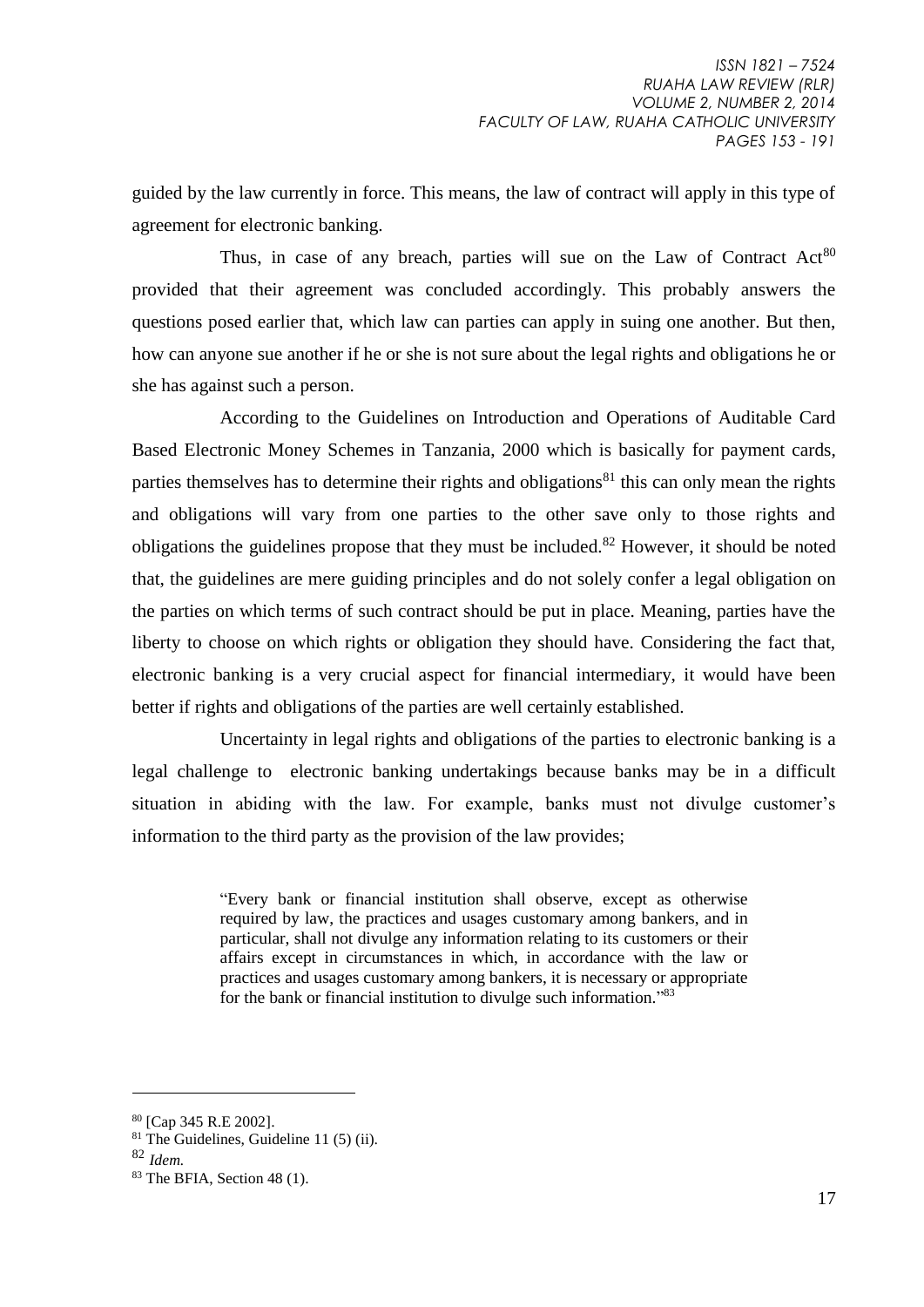However, the provision gives an exception as to such disclosure of information. The phrase "except as otherwise required by law" gives a bank room to depart from the doctrine of confidentiality. Accordingly, banks normally disclose customers information empowered by different pieces of legislation such as; the Law of Evidence Act.<sup>84</sup> the Prevention of Terrorism Act.<sup>85</sup> the Prevention and Combating of Corruption Act.<sup>86</sup> the Mutual Assistance in Criminal Matters Act, the Proceeds of Crime Act,<sup>87</sup> the Drugs and Prevention of Illicit Traffic in Drugs Act, the Public Leadership Code of Ethics Act, and the Anti-Money Laundering Act.<sup>88</sup> Looking at the aforementioned provisions, banks can do that, when a customer is involved in criminal issues. This means therefore, when a bank gives information of their customer's account through electronic banking transactions is actually violating the provision of the law as laid down by Section 48 (1) of the Banking and Financial Institutions Act. For example in EFTPOS when a bank dishonours EFTPOS transaction for non-payment will have to disclose the reasons for such an act. This violates the law because electronic banking transactions are not covered under the exception phrase "except as otherwise required by law, the practices and usages customary among bankers." Additionaly, the doctrine of confidentiality or secrecy is violated due to the fact that, electronic message passes through a

<sup>&</sup>lt;sup>84</sup> [Cap 6 R.E 2002], Section 77 "subject to this Act, a copy of any entry in a banker's book shall in all legal proceedings be received as *prima facie* evidence of such entry and of the matters, transactions and accounts therein recorded."

<sup>85</sup> The Prevention of Terrorism Act, Act No. 21 of 2002, Section 41 (2) and (3). (2) "every financial institution shall report, every three months, to police officer and any body authorized by law to supervise and regulate its activities (a) that it is not in possession or control of any property owned or controlled by or on behalf of a terrorist group; (b) that it is in possession or control of such property, and the particulars relating to the persons, accounts, and transactions involved and the total value of the property. (3) In addition to the requirement of subsection (2), every financial institution shall report, to the police officer, every transaction which occurs within the course of its activities, and in respect of which there are reasonable grounds to suspect that the transaction is related to the commission of a terrorist act.

<sup>86</sup> The Prevention and Combating of Corruption Act, Act No. 11 of 2007, Section 12 (1). "the director general may by writing authorize any officer to search any person, if it is reasonably suspected that such person is in possession of property corruptly or illicitly acquired or to search any premises …in or upon which there is reasonable cause to believe that any property corruptly or illicitly acquired has been placed, deposited or concealed."

<sup>87</sup>The Proceeds of Crimes Act, [Cap 254 R.E 2002], "Where a financial institution has reasonable grounds for believing that information about an account held with it may be relevant to an investigation of, or the prosecution of a person for, an offence, the institution may give the information to a police officer."

 $88$  The Anti-Money Laundering Act, Act No. 12 of 2006, Section 15 (3). "where an applicant requests a bank, financial institution or any other reporting person to enter into a continuing business relationship; in the absence of such a relationship, any transaction, a bank, financial institution or any other reporting person shall take reasonable measures to establish whether the person is acting on behalf of another person."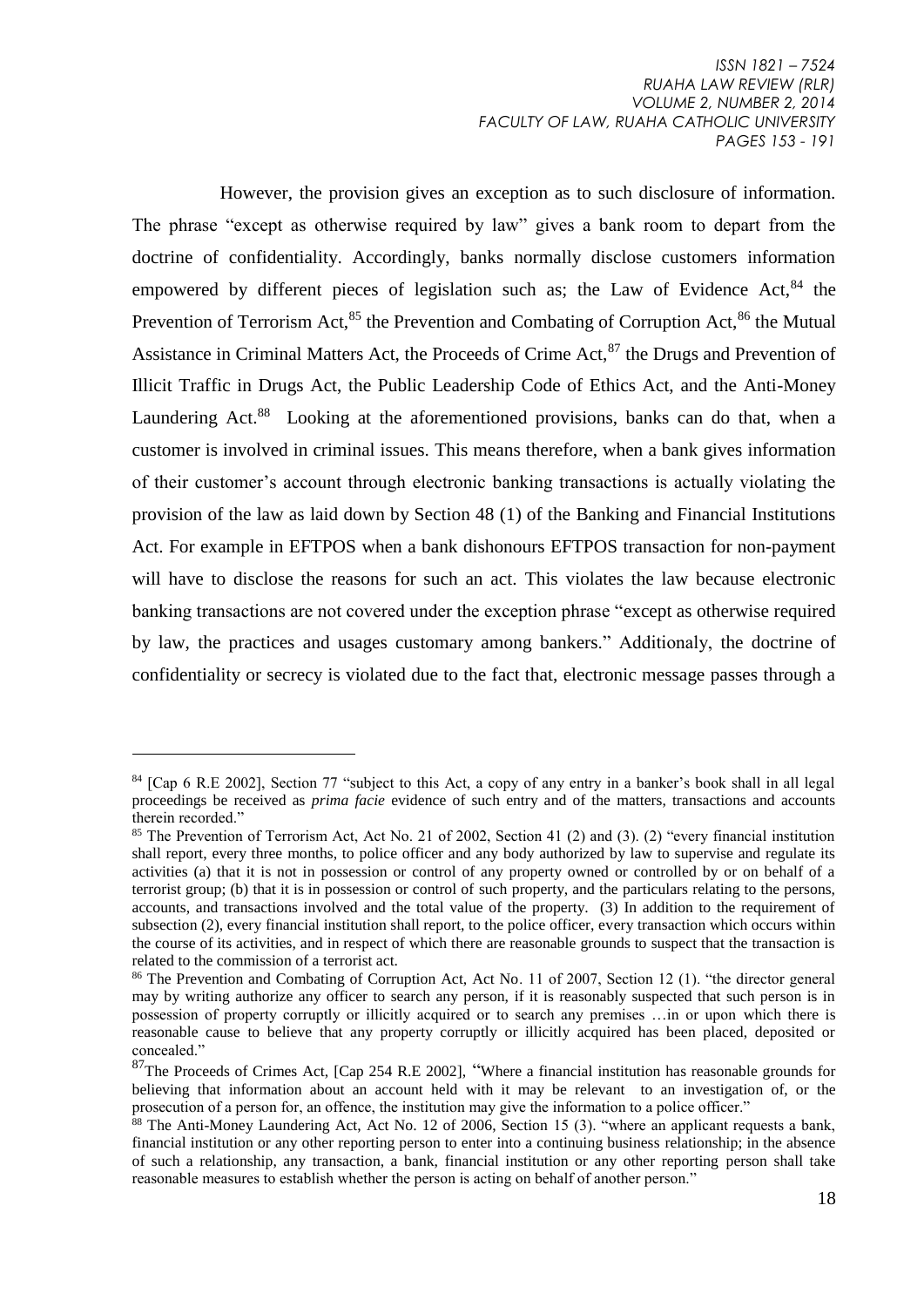number of transmission points; more people can have access to it and this contravenes the provision of the law.<sup>89</sup>

Furthermore, in electronic banking banks are exposed to another legal challenge through money laundering laws. For example, the Anti Money Laundering  $Act^{90}$  banks are required to report any suspicious transaction of their customers from any type of transaction, be it electronic or traditional transaction.<sup>91</sup> Failure to report, banks are subject to punishment of a fine not exceeding one billion shillings and not less than five hundred million shillings or an amount equivalent to three times the market value of the property, whichever amount is greater.<sup>92</sup> The Anti Money Laundering Circular No. 8 of 2000 requires banks to restrict the withdrawal amount from electronic payment card. This is why; in ATM for example a normal customer cannot exceed TZS 1,000,000/= per day withdrawal for both domestic and international transaction while a corporate customer cannot exceed TZS  $3,000,000/=$ <sup>93</sup> This is done in order to prevent money laundering through electronic banking transactions.

This is a legal challenge for banks because they must comply with what the law provides but at the same time they have to satify demands and instructions of their customers. It should be noted that, customers differ in terms of financial capabilities. Probably it easier for a normal person to use TZS  $1,000,000/=$  or  $3,000,000/=$  per day rather than a successful businessman who is engaged in widespread use of money. It is a legal challenge because if banks dare to act to the contrary, they will absolutely have problem with the authorities. Additionally, due to the nature of electronic banking which engages a multiplicity of parties compared to traditional banking, it would be reasonable if the doctrine of privity to contract would be considered inapplicable. The doctrine of privity to contract, simply establishes that, strangers in a contract cannot sue or be sued on such contract. In the case of *Tweedle v.* 

<sup>89</sup> The BFIA, Section 48. "Every bank or financial institution shall observe, except as otherwise required by law, the practices and usages customary among bankers, and in particular, shall not divulge any information relating to its customers or their affairs except in circumstances in which, in accordance with the law or practices and usages customary among bankers, it is necessary or appropriate for the bank or financial institution to divulge such information."

<sup>90</sup> Act No. 12 of 2006; ["http://www.bot-tz.org"](http://www.bot-tz.org/) (accessed 20 December 2014).

<sup>&</sup>lt;sup>91</sup> The Anti Money Laundering Act, Section 3.

<sup>92</sup> *Ibid,* Section 13 (b).

<sup>&</sup>lt;sup>93</sup> Mr. Ngassa Maganga, CRDB bank teller – Iringa branch when respond to the question posed by the author on 8 December 2014. He adds even corporate customers vary. There are those who holds visa cards and those hold visa card premier. The two cards have similarity on limitation of withdraws but differ in other more privileges.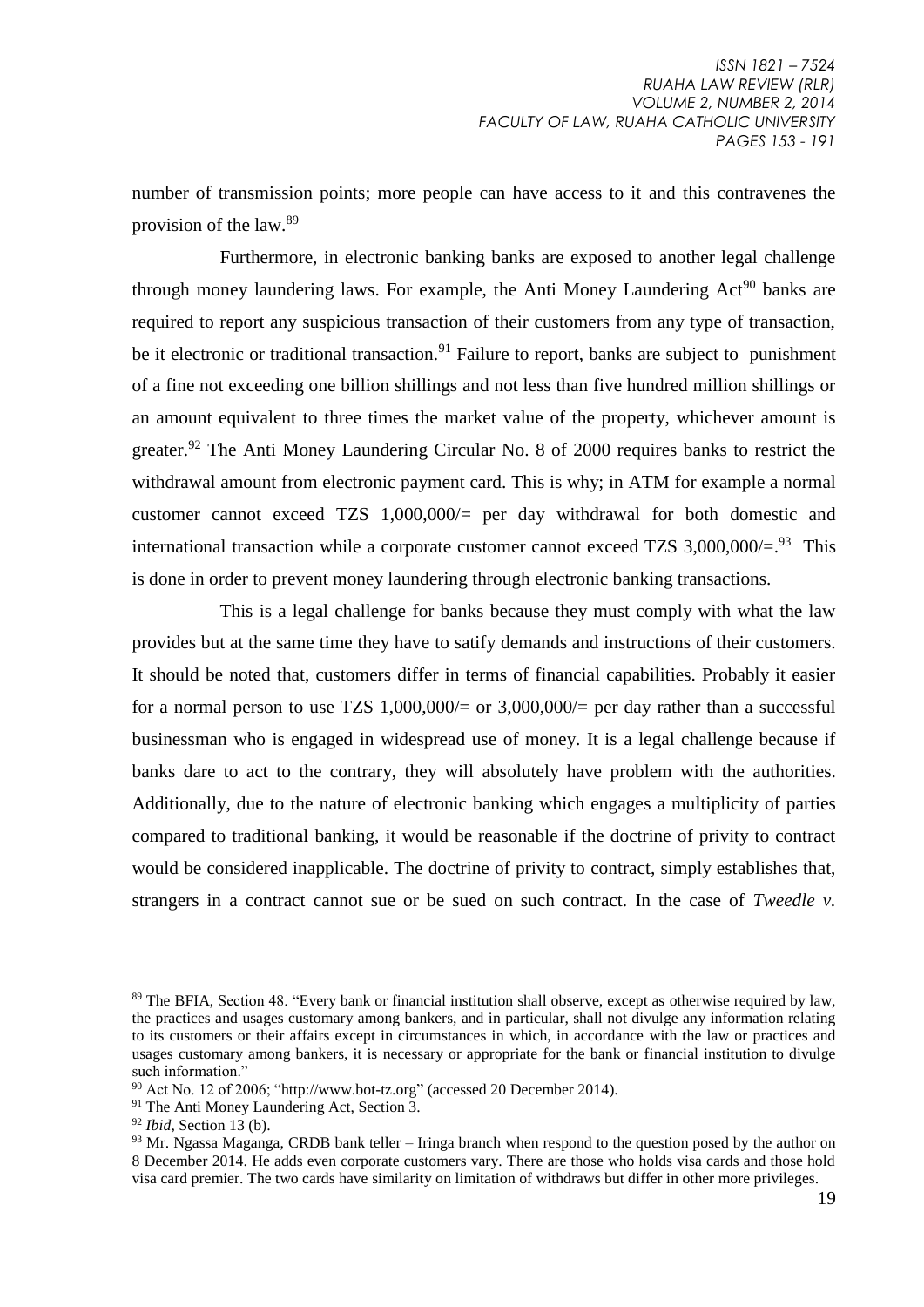Atiknson,<sup>94</sup> the court observed that, any person who is not a party to a contract has neither rights nor obligations arising from the said contract.<sup>95</sup> In other words, a third party cannot enforce a contract. The same position was stressed up in the case of *Dunlop Pneumatic Tyre Co. Ltd v. Selfridge<sup>96</sup>* where the court demonstrated that, rights and obligations arising from a contract cannot be shared between the parties to a contract and the strangers.<sup>97</sup>

In electronic banking, as already seen, more than two parties are involved. Normally, banks tend to exempt themselves from liabilities. For example; in payment card transactions, the terms may exempt the bank from liability when the machine fails to dispense cash to customers. Due to the doctrine of privity to contract, this means that, the customer cannot complain against the network provider if such failure caused by the network provider. Because, the one in contract with the network provider is the bank and not the bank customer. Thus, it is the bank to complain on behalf of the customer. In case of *Beswick v. Beswick<sup>98</sup>* the court demonstrated that, the general rule in any contract is that, the contract binds parties to such a contract, however when such a contract is made for the benefits of third party who has a legitimate interest to enforce it, it can be enforced by such a third party in the name of contracting party or jointly with him or her.<sup>99</sup> Meaning, if a bank customer fails to receive cash from an ATM due to the network failure, he can actually complain against the network provider since the bank contracted with the network provider for the benefit of its customers.

However, the law of contract does not support this expanded doctrine (to allow bank customers as third parties to sue on the contract) even though it allows third parties to furnish consideration to the the promisee, they cannot sue on the contract.<sup>100</sup> Despite the presence of exceptions to the doctrine such as; in negotiable instruments a holder of a cheque on any unpleasant event can sue on any immediate parties; and when an agent acting within the instructions of the principal, customer can complain against such an agent.<sup>101</sup> vet,

<sup>94</sup> *Tweedle v. Atkinson* [1861] 123 ER 762.

<sup>95</sup> *Idem.*

<sup>96</sup> *Dunlop Pneumatic Tyre Co. Ltd v. Selfridge* [1915] AC 847

<sup>97</sup> *Idem.*

<sup>98</sup> *Beswick v. Beswick* [1966] 3 All ER 1.

<sup>99</sup> *Idem*.

<sup>&</sup>lt;sup>100</sup> The LCA, Section 2 (1) (d). "when, at the desire of the promisor, the promisee or any other person has done or abstained from doing, or does or abstains from doing, or promises to do or to abstain from doing, something, such act or abstinence or promise is called a consideration for the promise."

<sup>101</sup> N.N.N. Nditi, *General Principles of Contract Law in East Africa,* Dar es Salaam University Press, Dar es Salaam 2009<sup>1</sup>, 231.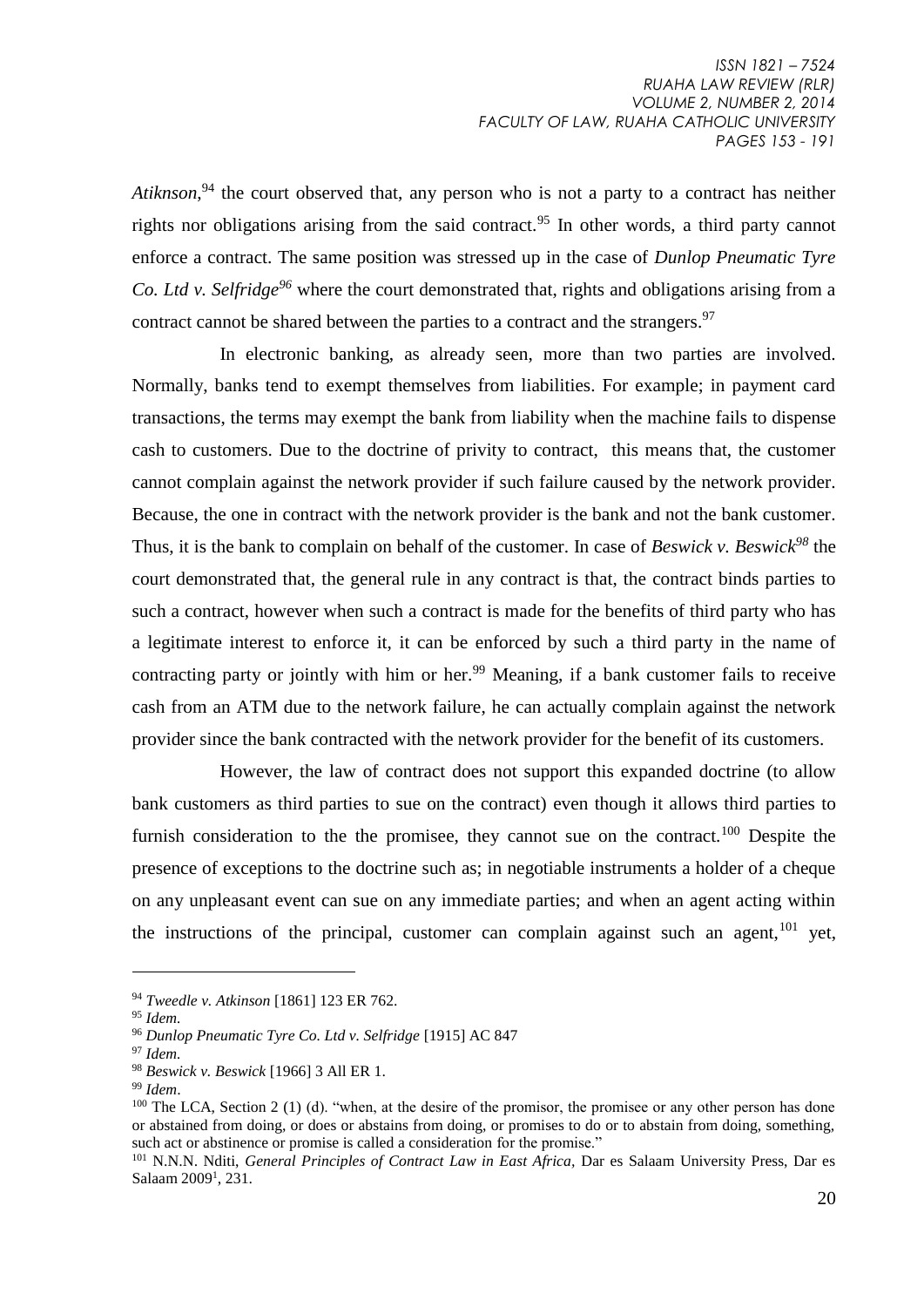according to the nature of the electronic banking, if it remain as it is, will depend only on the interpretation of the courts to determine whether the doctrine can or cannot apply. Again until the decision is reached, the current position place parties concerned at uncertainty.

### **3.4 Problems Associated with the Admissibility of Electronic Banking Records and Authentication of Electronic Signatures in Evidence**

Electronic banking deals with electronic records which inevitably carry electronic signatures. The issue is whether the same can be admissible in the court of law to prove or disapprove allegations or matters in dispute relating to electronic banking. UNCITRAL is of the view that electronic records should not be denied legal effect, validity, enforceability, or admissibility on the sole ground that it is electronic record or data message.<sup>102</sup> In the absence of the law on either specific matter or provisions in various laws, this cannot be possible. Proving matters in dispute in electronic banking cases is a matter of evidence. Evidence as defined by the Evidence Act is to;

> "[D]enote the means by which an alleged matter of fact, the truth of which if submitted to investigation, is proved or disproved; and without prejudice to the preceding generality, includes statements and admissions by accused persons."<sup>103</sup>

The term 'means' refers to an accomplishment by which an outcome is brought about or a method(s) used to present facts in court for the aim of either proving or disproving an alleged matter.<sup>104</sup> "In other words, evidence is any matter of fact, the effect, tendency or design of which is to produce in the mind a persuasion, affirmative or negative, of the existence of some other matter of fact."<sup>105</sup> The landmark statute to this area is the Evidence Act.<sup>106</sup> The Act offers two forms of presenting evidence in the court of law. These are oral evidence and documentary evidence.<sup>107</sup> The best rule of evidence requires authenticity of the

<sup>102</sup> UNCITRAL Model Law on E-Commerce 1996, Articles 5 and 9 (1) and (2).

<sup>&</sup>lt;sup>103</sup> The Evidence Act,  $[Cap 6 R.E 2002]$  hereinafter "TEA", Section 3 (1).

<sup>104</sup> A.S Hornby, *Oxford Advanced Learner's Dictionary of Current English,* Oxford University Press, Oxford 1989<sup>4</sup> , 772, as cited by Mollel & Lukumay, *supra,* note 1, 65.

<sup>105</sup> Mollel & Lukumay, *supra,* note 1, 53-54.

 $106$  [Cap 6 R.E 2002].

<sup>&</sup>lt;sup>107</sup> TEA, Section 61. "All facts, except the contents of documents, may be proved by oral evidence."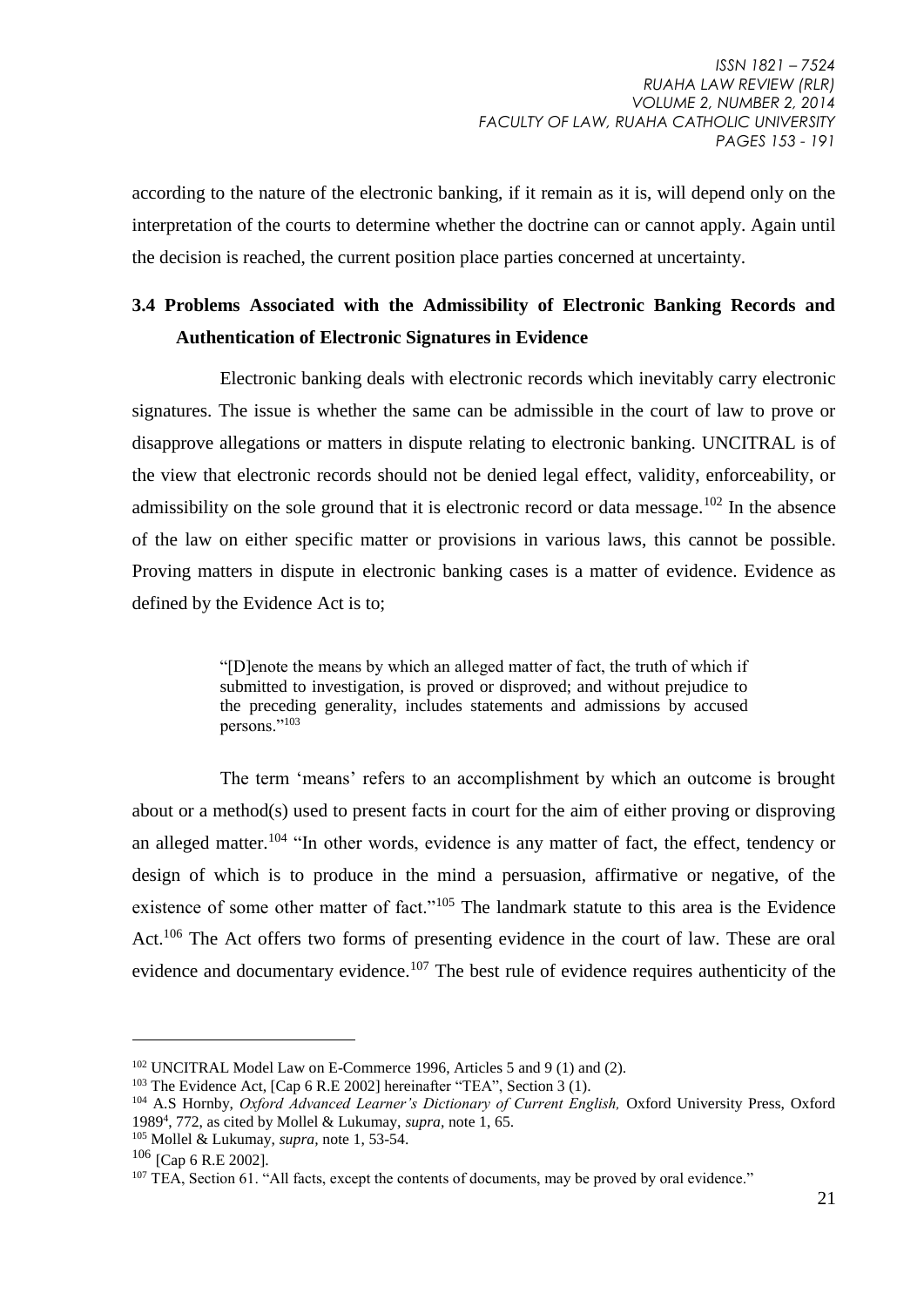evidence itself. In case of oral evidence, it must always be direct.<sup>108</sup> Meaning, if it refers to a fact which could be seen, it must be the evidence of a witness who says he saw it;<sup>109</sup> if it refers to a fact which could be heard, it must be the evidence of a witness who says he heard  $it$ <sup>110</sup> if it refers to a fact which could be perceived by any other sense, or in any other manner, it must be the evidence of a witness who says he perceived it by that sense or in that manner;  $^{111}$  if it refers to an opinion or to the grounds on which that opinion is held, it must be the evidence of the person who holds that opinion or, as the case may be, who holds it on those grounds. 112

In case of documentary evidence, $113$  the contents must be proved by primary or secondary evidence.<sup>114</sup> Primary evidence means the document itself produced for the inspection of the court. The document means any writing, handwriting, typewriting and printing, Photostat, photograph and every recording upon any tangible thing that recording is reasonably permanent and readable by sight.<sup>115</sup> Secondary evidence is certified copies made from the original.<sup>116</sup> From these definitions, neither oral nor documentary evidence feature electronic record as evidence. However, as already submitted somewhere in this work, that the Evidence Act allows admissibility of electronic record in evidence before the court of law, $117$  and expanded the definition of banker's book to include data message kept on an information system such as computers and storage devices, magnetic tape, micro-film, video or computer display screen or any other form of mechanical or electronic data retrieval

<sup>108</sup> TEA Section 62 (1). "Oral evidence must, in all cases whatever, be direct."

 $109$  TEA, Section 62 (1) (a).

 $110$  TEA. Section 62 (1) (b).

 $111$  TEA, Section 62 (1) (c).

 $112$  TEA, Section 62 (1) (d).

<sup>&</sup>lt;sup>113</sup> Documentary evidence means all documents produced as evidence before the court. (Section 3 of the Evidence Act [Cap 6 R.E 2002])

<sup>&</sup>lt;sup>114</sup> TEA, Section 63.

<sup>&</sup>lt;sup>115</sup> TEA, Section 3.

<sup>116</sup> TEA, Section 65. "Secondary evidence includes – (a) certified copies in accordance with the provisions of this Act; (b) copies made from the original by mechanical process which in themselves ensure the accuracy of the copy and copies compared with such copies; (c) copies made from or compared with the original; (d) counterparts of documents as against the parties who did not execute them; and (e) oral accounts of contents of a document given by some person who has himself seen it."

<sup>117</sup> TEA*,* Section 40A. "In any criminal proceedings – (a) an information retrieved from computer system, networks or servers; or (b) the records obtained through surveillance of means of preservation of information including facsimile machines, electronic transmission and communication facilities; (c) the audio or video recording of acts or behaviors or conversation of persons charged; shall be admissible in evidence."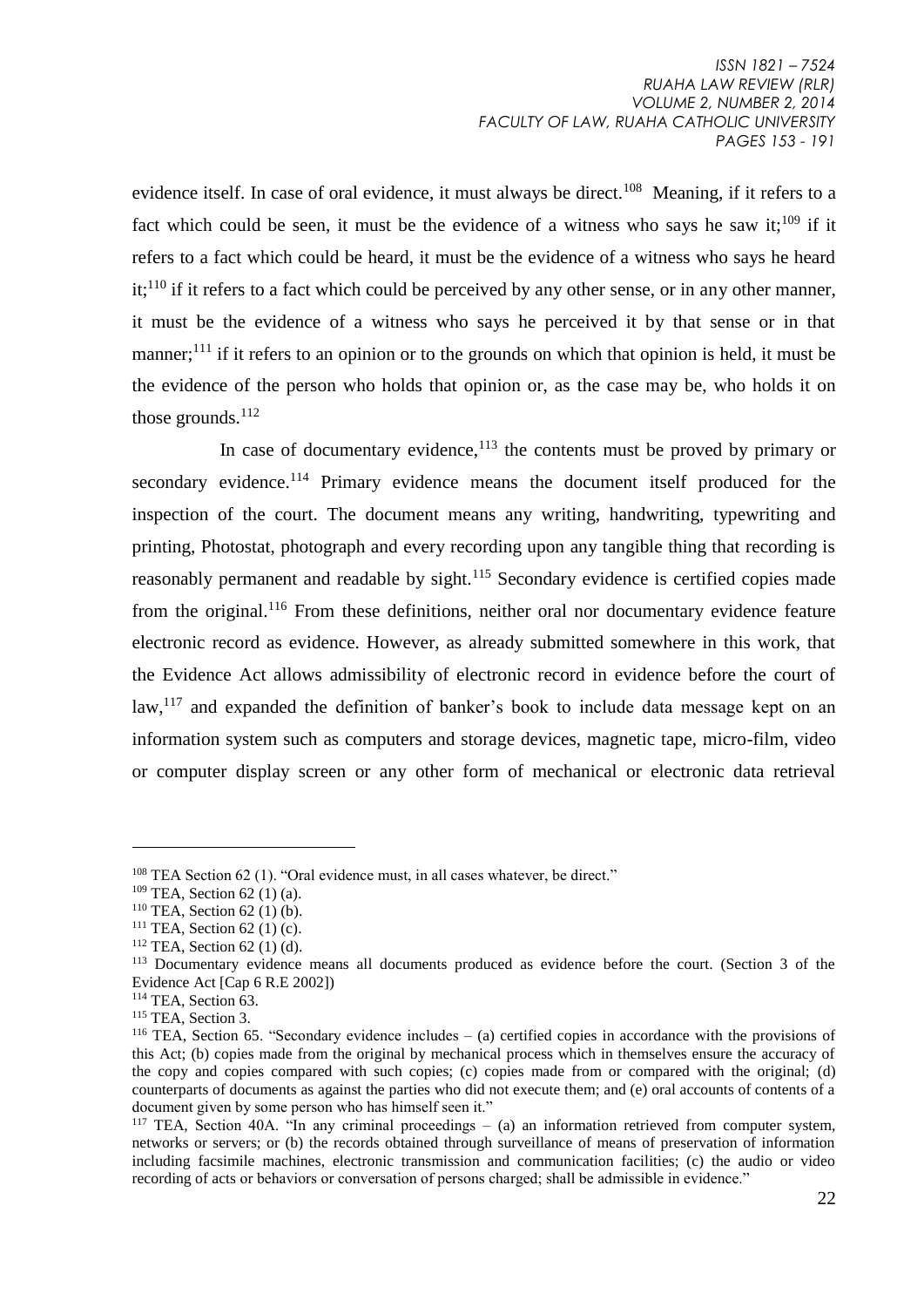mechanism.<sup>118</sup> Such a type of banker's book is admissible as a document and as primary evidence for the inspection of the court.<sup>119</sup> Provided that, proof may be given by a partner or officer of the bank and may be given orally or by an affidavit sworn before any commissioner for oaths or a person authorised to take affidavits.<sup>120</sup> Even so, admissibility of electronic records in electronic banking cases is still challengeable.

Firstly; the admissibility referred to, only deals with criminal proceedings leaving out civil proceedings of which most of them are commercial cases<sup>121</sup> in which banks are involved, as the Act reads;

> "In any criminal proceedings information retrieved from computer systems, networks or servers; or the records obtained through surveillance of means of preservation of information including facsimile machines, electronic transmission and communication facilities; and the audio or video recording of acts or behaviours or conversation of persons charged shall be admissible in evidence."<sup>122</sup>

Secondly; the nature of electronic records is intangible<sup>123</sup> contrary to the best rule of evidence which requires a document to be tangible.<sup>124</sup> As in the case of *Shirin Rajabali* 

<sup>118</sup> TEA*,* Section 78A (1). "A print out of any entry in the books of a bank on micro-film, computer, information system, magnetic tape or any other form of mechanical or electronic data retrieval mechanism obtained by a mechanical or other process which in itself ensures the accuracy of such print out, and when such print out is supported by a proof stipulated under subsection (2) of section 78 that it was made in the usual and ordinary course of business, and that the book is in the custody of the bank it shall be received in evidence under this Act."

<sup>119</sup> TEA*,* Section 78A (2). "Any entry in any banker's book shall be deemed to be primary evidence of such entry and any such banker's book shall be deemed to be a "document" for the purposes of subsection (1) of section 64'

<sup>&</sup>lt;sup>120</sup> TEA, Section 78 (2). However, the method of proving electronic record that are; electronic may be proved orally or by an affidavit cannot not be reliable because an electronic data can be easily changed without leaving a trace. The same method as established in Section 78 (2) is also used in proving paper based document. Since the two documents are different to each other cannot be similarly proved. Thus, electronic record requires scientific method to be proved for the satisfaction of the court. (E. T. Laryea, *Paperless Trade: Opportunities, Challenges and Solutions,* Kluwer Law International, The Hague 2002, 28).

<sup>121</sup> J. R. Kahyoza, "The Judiciary High Court of Tanzania Commercial Division"

<sup>122</sup> TEA, Section 78 (2)*.* Mambi, *supra*, note 63, 186. "The Act has not cured the problem of legal certainty and admissibility of electronic evidence. This law seems to be mainly based on electronic evidence…under criminal proceedings. It might be difficult to apply such evidence where the only available evidence to be applied in cases related to civil and other cases or proceedings is e-evidence…The question of proof of the integrity of the electronic records or e-evidence has not been considered."

<sup>123</sup> Mollel & Lukumay, *supra,* note 1, 77.

<sup>124</sup> TEA, Section 3; S. M. Giordano, Electronic Evidence and the Law, 6 *Information System Frontiers* 2, (2004). "In contemporary world documents are created in electronic form. The development creates legal challenge since rules of evidence concentrates much on tangible form of evidence. Digital form differs from paper form of evidence and thus the former demands special treatment on how it can be authenticated, ascertained and admissible."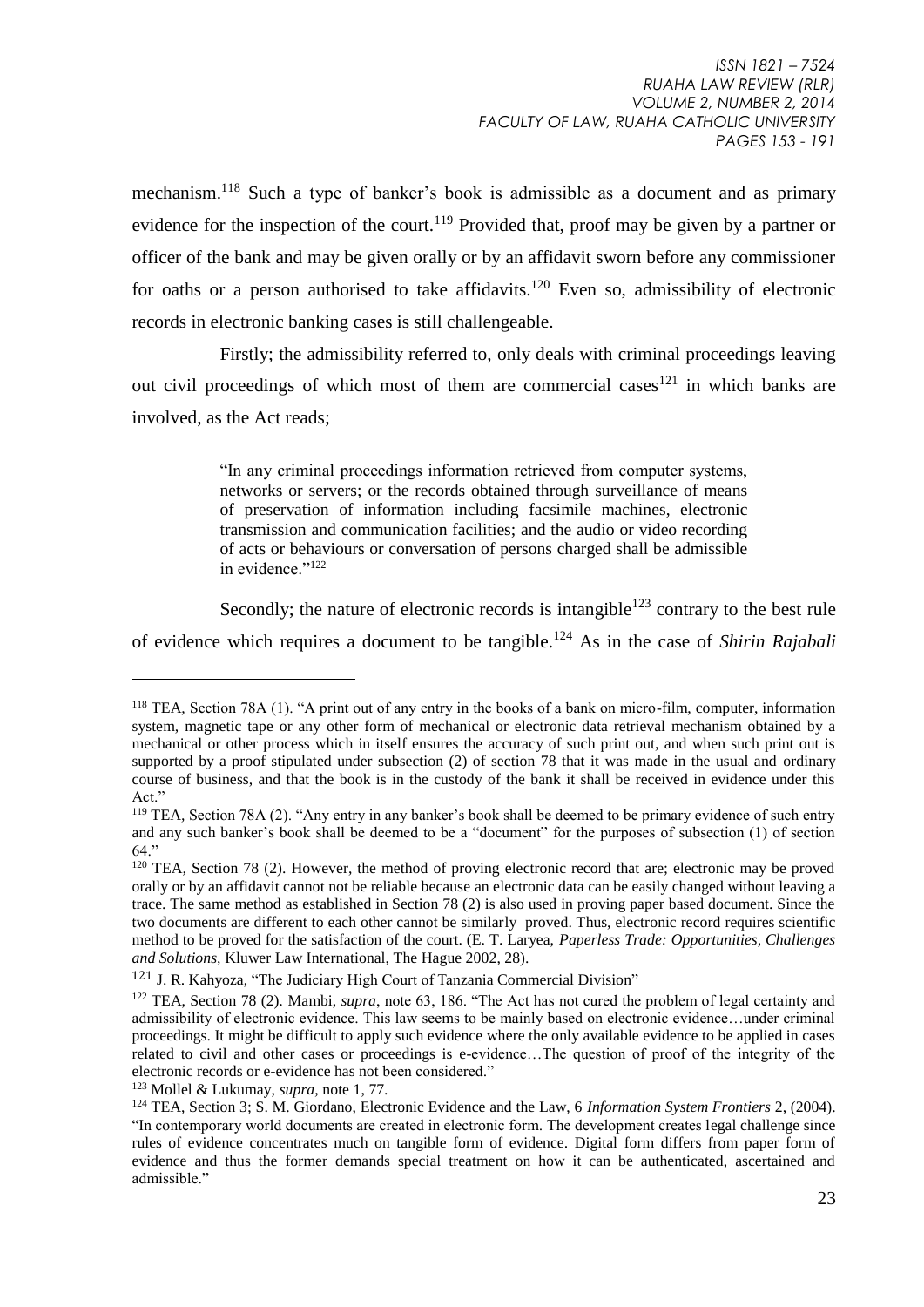*Jessa v. Alipio Zorilla* the court demonstrated that, document must be proved by primary evidence by producing the document itself for the inspection of the court and secondary evidence is admitted in the court where the original cannot be found.<sup>125</sup>

Thirdly; the Act does not provide for compatible procedures in which the electronic evidence may be admissible. For example, printed document which bears an electronic signature, how can it be admissible? As already discussed, for evidence to be admissible it must be authentic, shows clarity, truth and genuinely. Signature on the document plays these roles.<sup>126</sup> A signature is defined to be the writing, or otherwise affixing, a person's name, or a mark to represent his name, by himself or by his authority with an intention of authenticating a document as being of, or as binding on, the person whose name or mark is so written or affixed.<sup>127</sup> Thus, a signature meant to identify a signatory, intention to sign and an intention to be bound by the content of such document.<sup>128</sup>

The assertion that, electronic documents cannot be reliable simply because they can easily be manipulated and due to their nature, can easily be open to fraudulent actions thus they cannot be accepted without a challenge is false. The truth is that legal community easily accepts and trust paper-based documents without any challenge compared to electronic documents because paper-based documents are readily acceptable and trusted. But even paper-based documents can be easily manipulated and thus one can tender false evidence.<sup>129</sup> The argument may have its basis but even so paper-based documents and electronic documents cannot be given equal ascertainment. Because, there is a huge difference between the two, it is just fair that electronic documents receive more challenges than paper-based documents because even if ascertaining the truthfulness of paper-based documents may be difficult, the difficulty cannot be similar to ascertaining truthfulness of electronic documents.

<sup>125</sup> *Shirin Rajabali Jessa v. Alipio Zorilla* [1973] LRT 84.

<sup>126</sup> Mollel & Lukumay, *supra*, note 1, 61- 62; *R v. Moore, Exparte Myers* [1884] 10 VLR 322; E. T Laryea, *Paperless Trade: Opportunities, Challenges and Solutions,* Kluwer Law International, The Hague 2002, 28. "proof in evidence has three meanings which are: due execution of a document shows that it was written and signed by the person purported to have been written and signed; documents tendered is the original or where a copy is admissible, a correct copy of the original; the extent to which the contents of the documents capable to establish matters stated therein under the rules of evidence."

<sup>127</sup> *Stroud's Judicial Dictionary* as quoted in Mollel & Lukumay, *supra*, note 1, 61.

<sup>128</sup> Mollel & Lukumay, *supra*, note 1, 83.

<sup>129</sup> E. T. Laryea, *Paperless Trade: Opportunities, Challenges and Solutions,* Kluwer Law International, The Hague 2002, 28.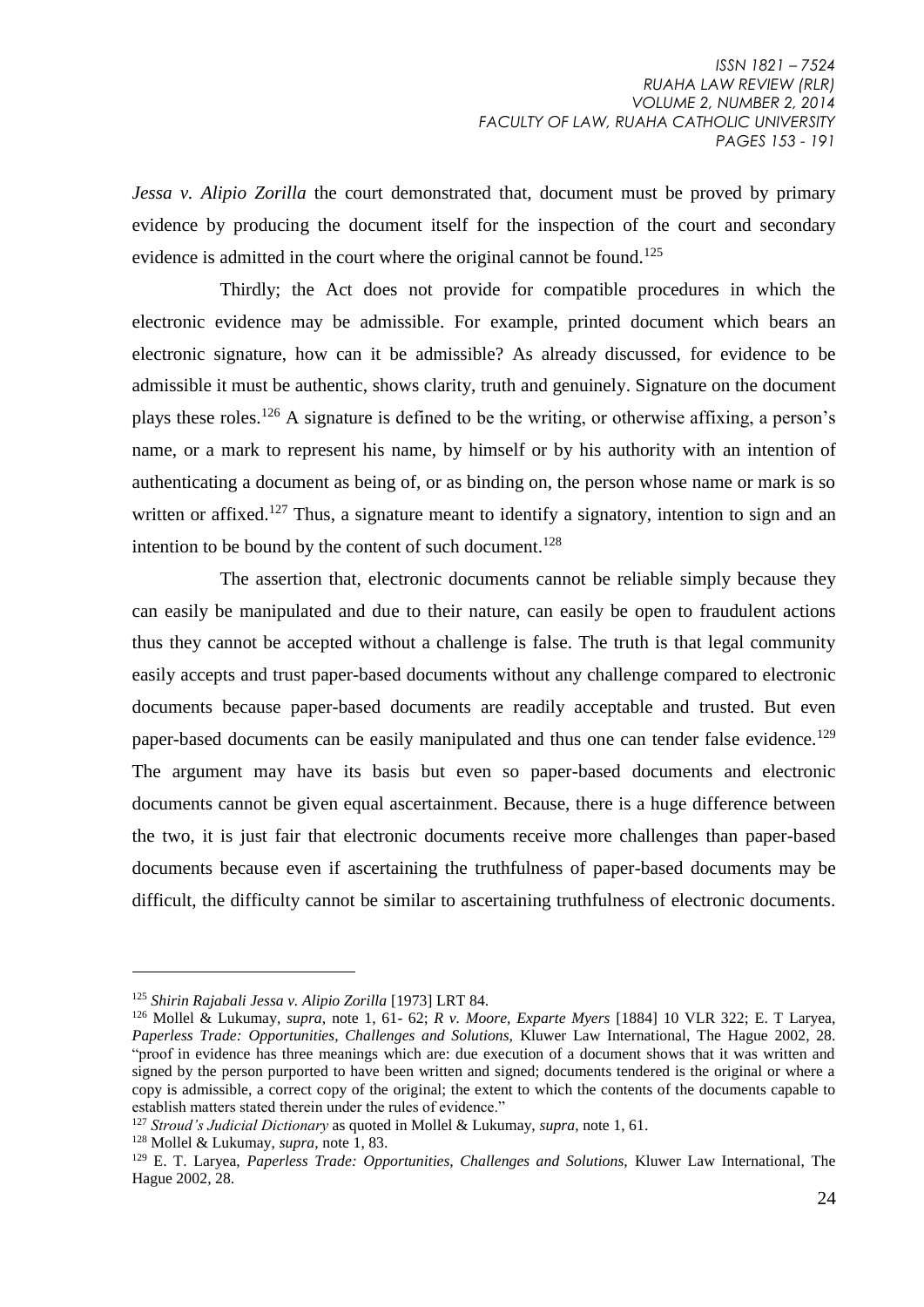Therefore, it is reasonable to argue that evidence law must establish clear procedure that will help in proving electronic documents beyond reasonable doubt.

In order for a document to be admissible as evidence against any party in a suit, such a document must belong to such person and only such person's signature can tell that. As a general rule, once a person signs a certain document, the signatory cannot deny liability. In electronic documents or record, electronic signature is the main method of authenticating such a document or record.<sup>130</sup> Electronic signature is defined as an electronic sound, symbol or process, attached to or logically associated to electronic document with an intention of authenticating such a document.<sup>131</sup> It could be a name written at the end of an email message by the sender, a scanned signature that attached to the document, PIN and a mark.<sup>132</sup> The Tanzania landmark case on admissibility of electronic records in evidence is the case of *Trust Bank Tanzania Ltd v. Le-Marsh Enterprises Ltd and Others<sup>133</sup>* where the court admitted electronic records in evidence on the basis that, the law should keep pace with technological development in banking fraternity. Admitting the same, His Lordship Judge Nsekela, J submitted that;

> "Tanzania is not an island itself. The country must move fast to integrate itself with the global banking community in terms of technological changes and the manner in which banking business is being conducted. The courts have to take due cognizance of the technological revolution that has engulfed the world. Generally speaking as of now, record keeping in our banks is to a large extent "old fashioned" but changes are taking place. The law can ill afford to shut its eyes to what is happening around the world in the banking fraternity. It is in this spirit that I am prepared to extend the definition of banker's book to include evidence emanating from computers subject of course to the same safeguards applicable to other bankers books under Section 78 and 79 of the Evidence Act. Under the circumstances I decline the invitation...that evidence produced by computers should not be considered as bankers' book. As I have stated above, in as much as I

<sup>130</sup> Mollel & Lukumay*, Supra,* note 1, 80.

<sup>131</sup> *Idem.* 

<sup>&</sup>lt;sup>132</sup> *Ibid, 81; J. X. Dempsey, Creating the Legal Framework for Information and Communications Technology* Development: The Example of E-Signature Legislation in Emerging Market Economies, 1 *Information Technologies and International Development* 2, (2003). "laws in e-signatures and e-records are very important in creating legal framework for e-commerce in developing and transitional countries."; A. M. Nadal & J. L. F. Gomila, Critical Comments on the European Directive on a Common Framework for Electronic Signatures and Certification Service Providers, *FC '00 Proceeding of the 4th International Conference on Financial Cryptography*, 2001. "electronic signatures creates new challenges that demands legal regulations to solve them."

<sup>133</sup> Commercial Case No. 4 of 2000 (unreported), 3.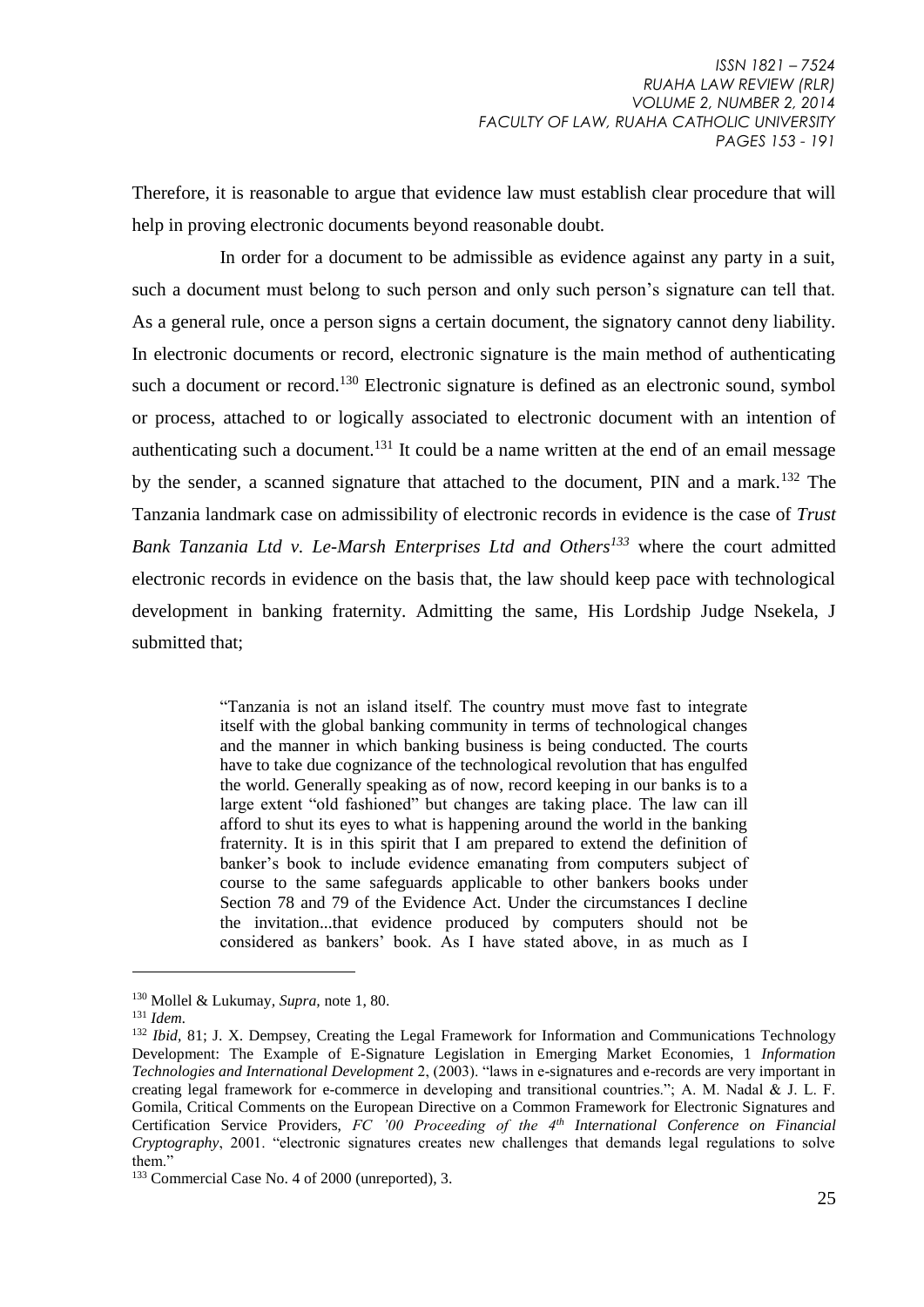subscribe to the view that the court should not be ignorant of modern business methods and shut its eyes to the mysteries of the computer, it would, however, have been much better if the position were clarified beyond all doubt by legislation rather than by judicial intervention."<sup>134</sup>

Even though the case admitted electronic record as evidence in civil cases, it did not lay down procedures on how electronic records and electronic signatures can be approved or authenticated. Proving an electronic document is still a challenge due to the difficulty of how to authenticate electronic signature. The method of authenticating signature must be reliable and appropriate to serve the purpose for which the electronic record was generated, stored or communicated.<sup>135</sup> For example where there is a scanned signature of a certain company director kept purposely to be inserted at the end of processed document, any employee gain access to it, may insert to a document and be able to transact with the bank as if authorised by such a director. The UNCITRAL proposes 'functional equivalent approach' which is based on analysing the purpose and functions of the traditional paper-based requirements. The aim is to determine how those purposes or functions could be fulfilled through electronic records, and if such electronic records meet the requirements, be admissible.<sup>136</sup>

Purpose and functions served by the paper based documents includes; to provide that a document would be legible by all, to provide that a document would remain unaltered over time, to allow for the reproduction of a document to enable each party to hold a copy of the same data, to allow for the authentication of data by means of a signature, and to provide that a document would be in form of being accepted to the public authorities and courts. However, more importantly is that legal requirements should be met by electronic records. Currently, as the law stands, electronic records and signatures do not meet the requirements of the law. This position poses legal challenges to electronic banking transactions and in case of inconveniences, parties may fail to obtain legal remedies.

In order to avoid any inconveniences which may cause any party in legal proceedings fail to obtain legal remedy, other jurisdictions have tried to do away with some of the problems in admissibility of electronic evidence and authentication of electronic

<sup>134</sup> *Idem.*

<sup>135</sup> UNCITRAL Model Law on E-Commerce, 1996, Article 7 (1) (b).

<sup>136</sup> UNCITRAL, "Guide to Enactment of the UNCITRAL Model Law on Electronic Commerce", 1996, 20.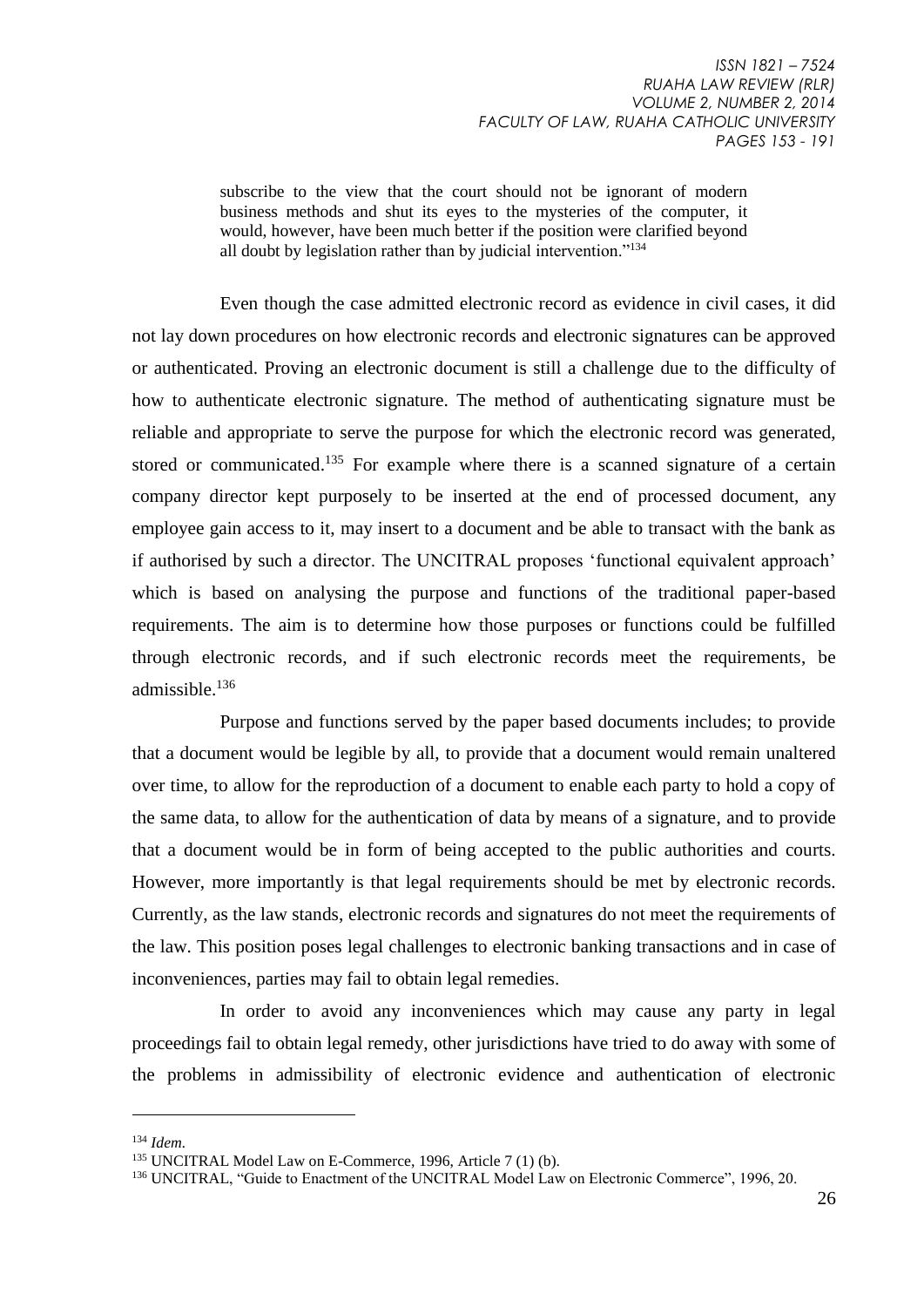signatures. For example: Ghanaian Evidence Decree of 1975 defines the word "writing" to include handwriting, typewriting, printing, Photostatting, photographing, or electronic recording;<sup>137</sup> Supreme Court of the United States of America Rules on Electronic Evidence provides that, whenever a rule of evidence refers to the term writing, document, record, instrument, memorandum, or any other form of writing, such term shall be deemed to include an electronic document;<sup>138</sup>

Indian Information Technology Act provides that where any law provides that information or any other matter shall be in writing or in the typewritten or printed form, then, notwithstanding anything contained is such law, such requirement shall be deemed to have satisfied if such information or matter is rendered or made available in an electronic form and accessible so as to be usable for a subsequent reference.<sup>139</sup> Accordingly, the Indian Evidence Act was amended and expanded the definition of the term "evidence" to mean all documents including electronic records produced for the inspection of the court.<sup>140</sup>

All of these jurisdictions tend to include electronic records to the best rule of evidence, meaning electronic documents enjoy same status as paper-based documents. This is a waiver from the mandatory requirement of the law that document admissible in evidence should be tangible. However, other problems such as proof of such electronic documents are still challenge as many jurisdictions opt for functional equivalent approach.

#### **3.5 Problems Associated with the Prosecution of Cyber Crimes**

The Tanzanian criminal laws such as the Criminal Procedure Act, the Penal Code, the Anti-Money Laundering Act, the Extradition Act, the Terrorism Act, and the Proceeds of Crime Act, etc. makes no reference to cyber crimes.<sup>141</sup> This may cause cyber crimes to remain unprosecuted simply because the same do not fit to the definition of crimes

<sup>&</sup>lt;sup>137</sup> The Ghanaian Evidence Decree, 1975, Section 179.

<sup>&</sup>lt;sup>138</sup> Supreme Court of the United States of America Rules on Evidence, 2001 as quoted in Mollel &Lukumay, *supra,* note, 99.

 $139$  Indian Information Technology Act, 2000, Section 4.

<sup>140</sup> Indian Evidence Act, 1872, Section 3; Mollel & Lukumay, *supra,* note 1, 100.

<sup>141</sup> Mambi, *supra,* note 8, 181. "Most crimes in Tanzania are regulated by laws such as Criminal Procedure Act, the Penal Code, the Extradition Act and other related laws. However, most of these laws are out of date and do not take into account the development of technology that is always changing very rapidly. These might hinder the development of e-commerce as some of the new offences are not addressed."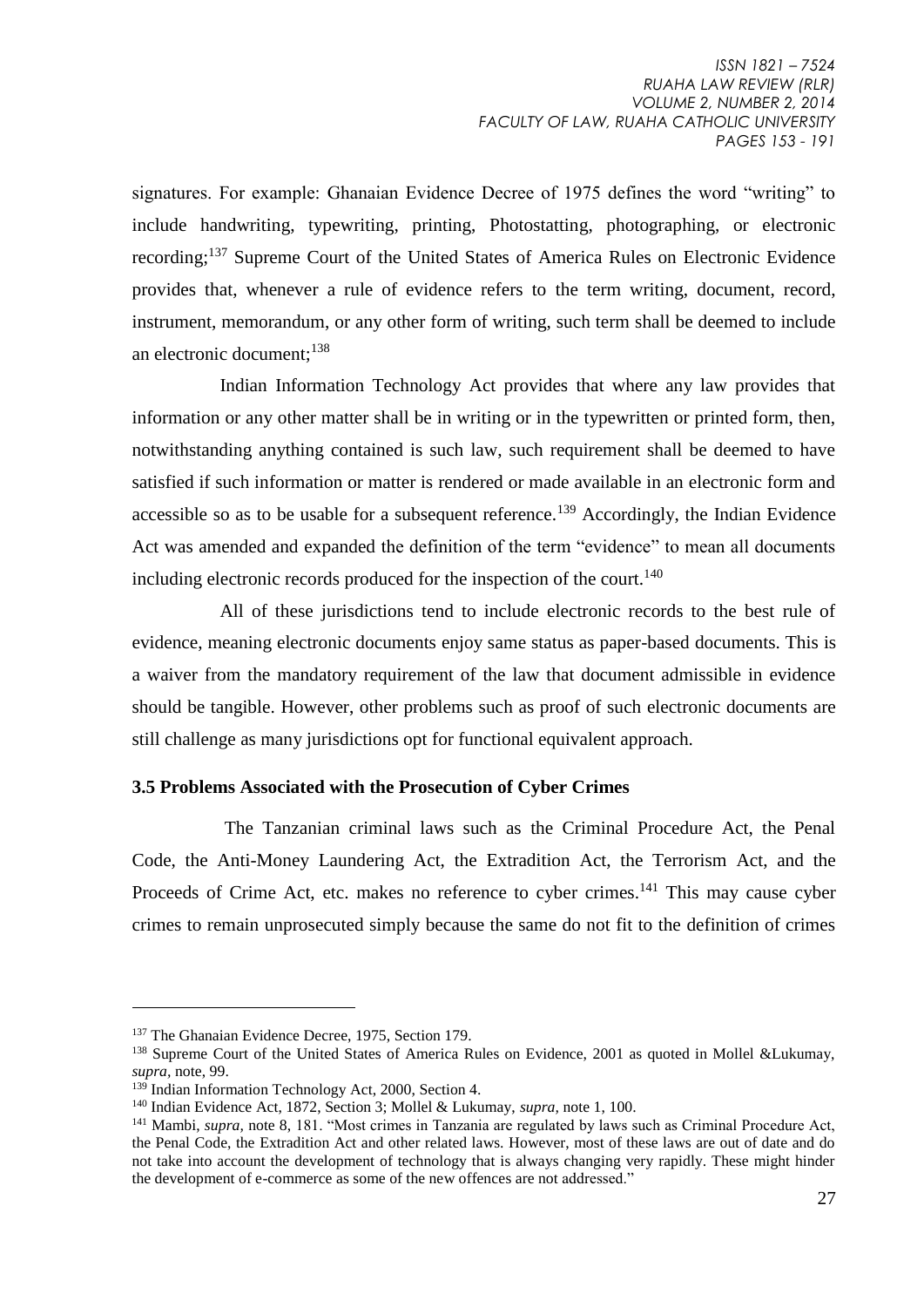as established by criminal laws currently in force.<sup>142</sup> Legal principles deny prosecution of offences which are not codified because un-codified offences are *prima facie* not offences as there is no offence without law. The same position was demonstrated in the case of *R v. Lloyd* when the court dismissed the charges because the e-theft offence did not match the definition of theft as established by the UK criminal laws.<sup>143</sup>

The occurrence of cyber crimes is very risky in banking business because banking is very crucial institution in any country's economy. But not being able to prosecute the offence, is even riskier because offenders will be set free. Therefore, current position of the criminal law is in twofold negative effects i.e. cyber criminals cannot be prevented to commit other cyber crimes nor deter potential others to do the same. Even if the court of law wishes to punish the offenders, it cannot do so because it will be in violation of the doctrine of natural justice and go against legal principles.<sup>144</sup> Therefore, the laws must address cyber crimes in order to protect electronic banking.

#### **4. Conclusion**

1

The study shows that, banks and communication companies in Tanzania intensely use of electronic banking. The electronic banking transactions offered in Tanzania include ATM transactions, electronic cheques transactions, POS transactions, internet banking transactions, telephone and mobile banking transactions, cross-border transactions, and interbank electronic transactions. Yet, currently Tanzania has no adequate law regulating electronic banking as the latter is regulated through banking laws previously enacted to regulate traditional banking.

The only reference banking Acts make to electronic banking, is when the BoT empowered to make guidelines, orders, circulars, rules and regulations to regulate national payment system under which electronic banking falls. Accordingly, the Guidelines on

```
143 R v. Llyod [1985] 2 ALL ER 661.
```
<sup>142</sup> Mambi, *supra,* note 8, 181. "There is a great likelihood for culprits or criminals to evade their criminal responsibility under the current law provisions. The first concern might be on the whole question of the definition of theft under current law. For example Section 258(1) of the Penal Code [Cap 16 R.E 2002] provides; "A person who fraudulently and without claim of right takes anything capable of being stolen, or fraudulently converts to the use of any person other than the general or special owner thereof anything capable of being stolen, steals that thing." The main issue here is whether a data message or information which is intangible by nature can be stolen, and if yes, whether the offence can fall under this definition of theft."

<sup>144</sup> *Nullum crimen sine lege*; *nulla poena sine lege*, prohibition of retrospectivity, etc.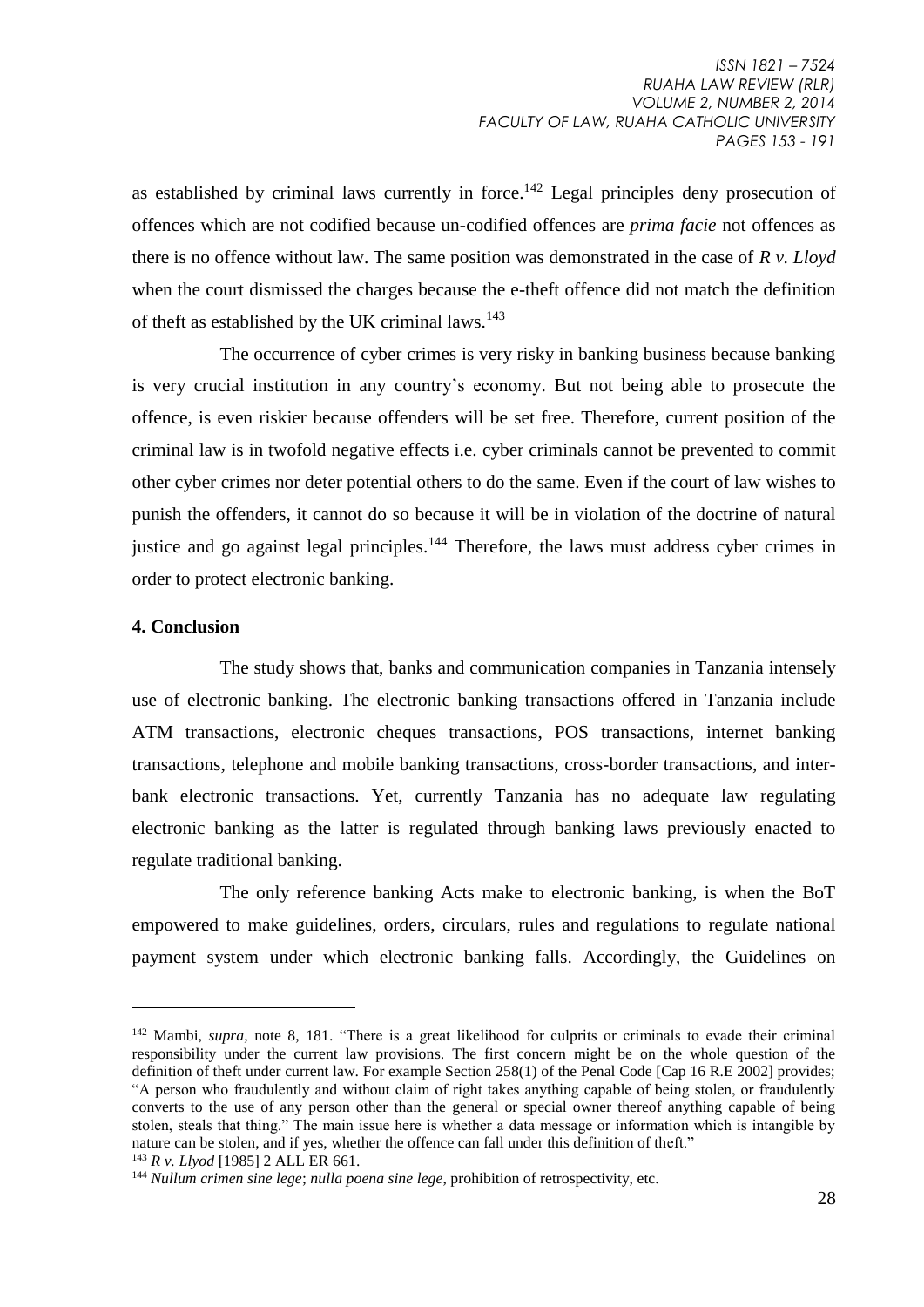Introduction and Operations of Auditable Card Based Electronic Money Schemes in Tanzania and TISS and Electronic Clearing Houses Rules and Regulations were made to regulate the electronic banking in Tanzania. However, the guidelines do not carry any legal force rather they are mere guidelines to facilitate and regulate conducts of players in electronic banking transactions. Similarly, the Rules and Regulations made refer only to inter-bank transactions.

Although some of the bankers seem to agree with the BoT in sense that when players of electronic banking follows the BoT instructions documented in guidelines, circulars, orders, directives, rules and regulations, the risks surrounding the same are cleared or reduced. However, some of them argue that, due to inadequacy of the law, new electronic banking products are subjected to multiple checking which delays market opportunities and leave legal challenges unsolved. The banking Acts also gives mandate to the minister responsible for financial matters in Tanzania to make regulations to fulfil the objectives of the BoT Act. Through this mandate, the minister is capable to make by-laws to regulate electronic banking. However, regulation guiding electronic banking has not been documented. This is probably because the minister complies with the national payment system policy in which has the vision and mission that the system should be self regulated; or the minister agrees to the view that, law reduces business opportunities.

The Evidence Act provides for the admissibility of electronic records in evidence only with reference to criminal proceedings but do not establish how such records should be admissible. The Act also has loopholes as the admissibility of electronic records is not permissible in civil proceedings and makes no reference to electronic signatures. This area is very crucial because if electronic records in relation to civil proceedings and electronic signatures cannot be admissible in evidence, cases from electronic banking transactions which may rely only in electronic evidence cannot be resolved. Seeing the gravity, the UNCITRAL proposes that, the courts should use functional equivalent approach to admit the same. However, the UNCITRAL model laws in their essence designed to facilitate e-commerce and not to regulate the same. In whatever the case, the admissibility of electronic records and authentication of electronic signatures would be served better by the law rather than opting for functional equivalent approach.

The Bills of Exchange Act requires physical presentment of the cheque contrary to that, the cheque will be dishonoured due to violation of the law. However, the Act gives an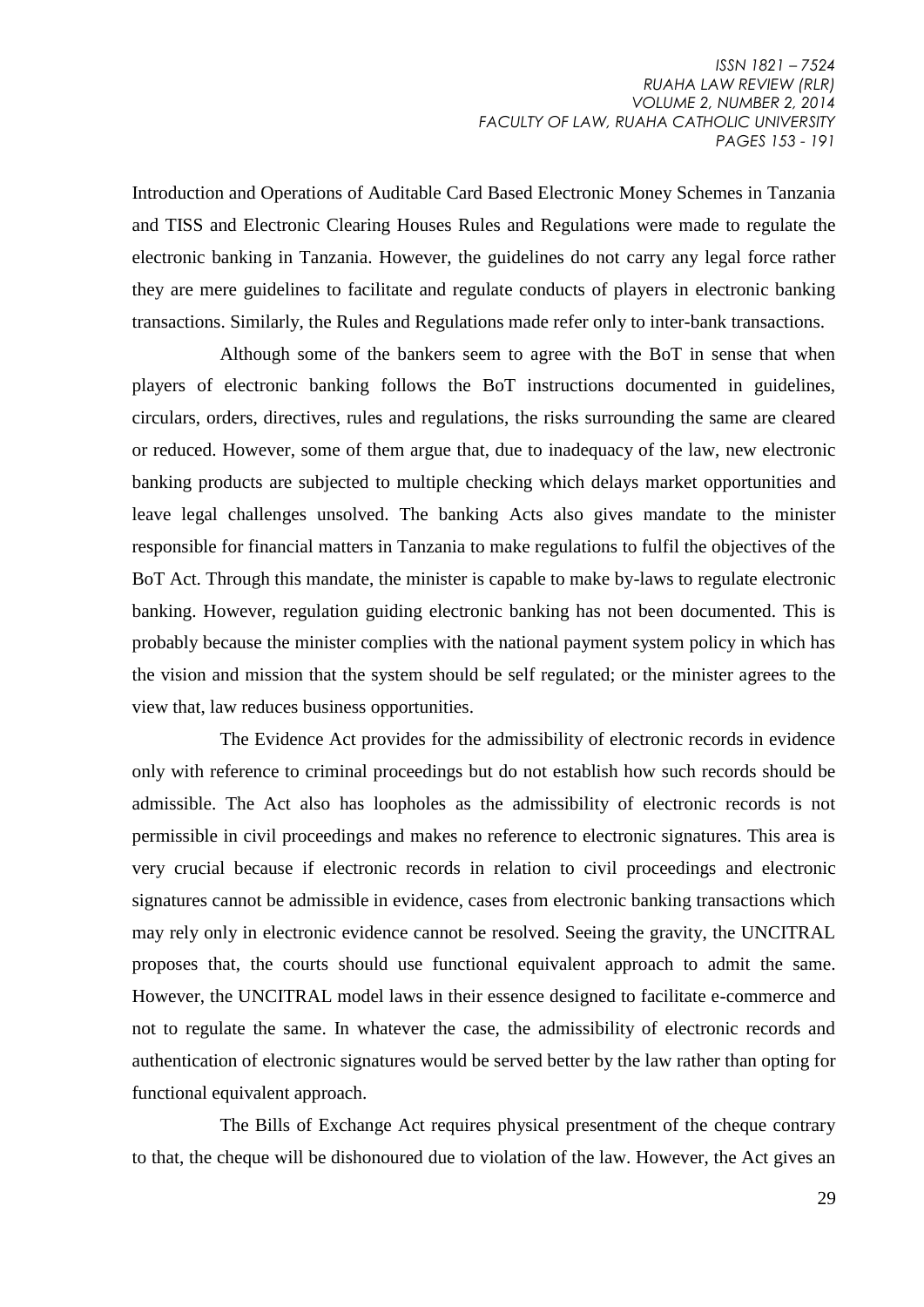option to parties involved to waive such requirements. Yet, it cannot be said that, the Act authorises electronic cheques whereby physical presentment cannot be effected. The study also shows that our criminal law regime lags behind technological development since cyber crimes are not covered. Reference has been made to the Criminal Procedure Act, the Penal Code, the Terrorism Act, the Proceeds of Crimes Act and the Anti-Money Laundering Act.

The Law of Contract Act do not provide for cyber or electronic contracts. This hinders some electronic banking undertakings because electronic contracts do not meet legal requirements as provided by the Law of Contract Act. Therefore, the Tanzania legal framework lags behind technological development as it is inadequately provide protection for the electronic banking transactions.

The author found out that, the main reason as to why up until now there is no specific law regulating electronic banking despite the fact that banks in Tanzania engage in the same to the maximum, is that responsible authorities are of the view tha, over regulation hinders technological development, so it is better to leave the electronic banking self regulated. In disagreement with the reasoning, some law experts asserted that, it is not good at all for electronic banking or e-commerce in general to lack adequate protection of the law. It is better for the basic aspects of it to be regulated by the law even if some aspects remain self regulated. The author agrees with the latter stand for the reason that, it is only from the law, that the legality of anything is driven. Therefore, it is not safe to conduct electronic banking transactions relying only on BoT documents.

Therefore, it is an undeniable fact that lack of adequate legislation regulating electronic banking, poses legal challenges to banks and the electronic banking undertakings.

#### **5 Recommendations**

In the line with the observations and findings of this paper, the author is of the view that, it all comes down to one important thing in an alternative with the other. That, the Tanzania legal regime has to change so as to adequately accommodate technological development in electronic banking. The change can be affected by the enactment of a new legislation or by an amendment of the existing laws. The amendment preferred should be made to the following laws; (i) the Banking Acts; new part to be inserted in these Acts which reads Electronic Banking. Under this part following matters to be provided; various electronic